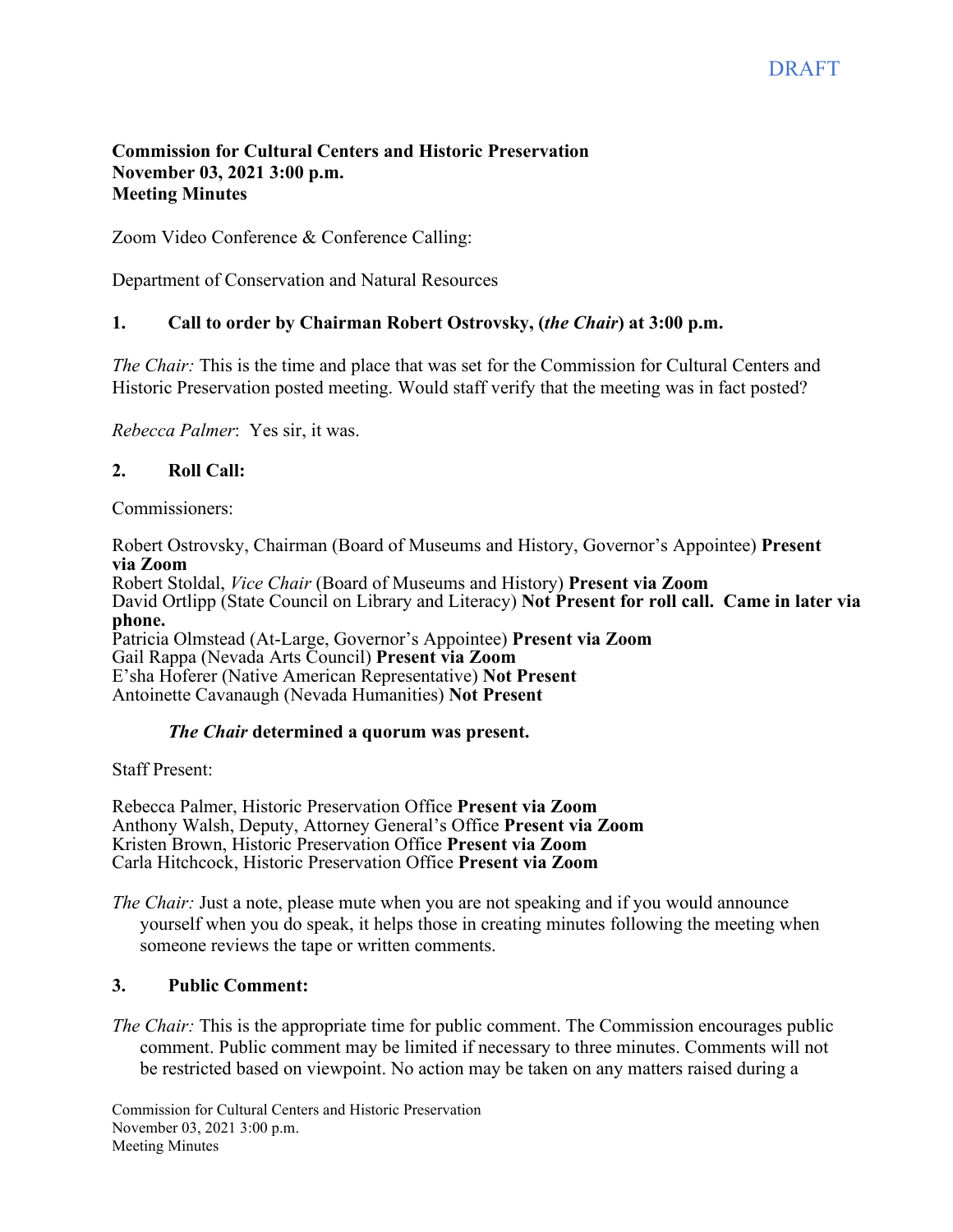public comment period, that are not already on the agenda. I will also take public comment at the end of the meeting, and I will take comment before the Commission actually votes on any action item on the agenda. Is there anyone present in the hearing room, on Zoom or by phone who would like to make comment at this time?

*Carla Cloud:* I have no hands raised and have not received any notification sir.

- *The Chair:* Okay, members of the public will have ample opportunity to make comments before we take any action or at the close of the meeting.
- *Deputy AG, Anthony Walsh:* It appears that Commissioner Ortlipp has signed on and may be connected to audio.

*Commissioner Ortlipp*: Yes, I am here.

*The Chair:* Oh good, thank you David for being with us today, glad to have you.

*Commissioner Ortlipp*: Thank you

# **4. Approval of minutes from previous meetings (FOR POSSIBLE ACTION).**

4a) September 13, 2021 meeting.

*The Chair:* Does anyone have any comments, questions, or corrections to those minutes?

*Vice Chair Stoldal:* I would like to make a motion to approve.

*Commissioner Rappa:* I second

No Public Comment

#### **Motion passed 5 Yea, 0 Nay**

### **5. Review of the Carlin Historical Society's request to modify their grant (CCCHP-19-22) to redirect \$18,965 of unspent funds to install a sidewalk and create an ADA accessible entrance. (FOR POSSIBLE ACTION)**

- *The Chair*: Some materials were given to the members. Would staff like to brief us, Rebecca, on what the request is.
- *Rebecca Palmer:* The grantee was able to complete the project for which they received CCCHP grant funds with surprisingly less expensive contractor. As a result they now have a surplus of CCCHP funds that they would like to redirect to the items mentioned in their submission.

Page 2 of 33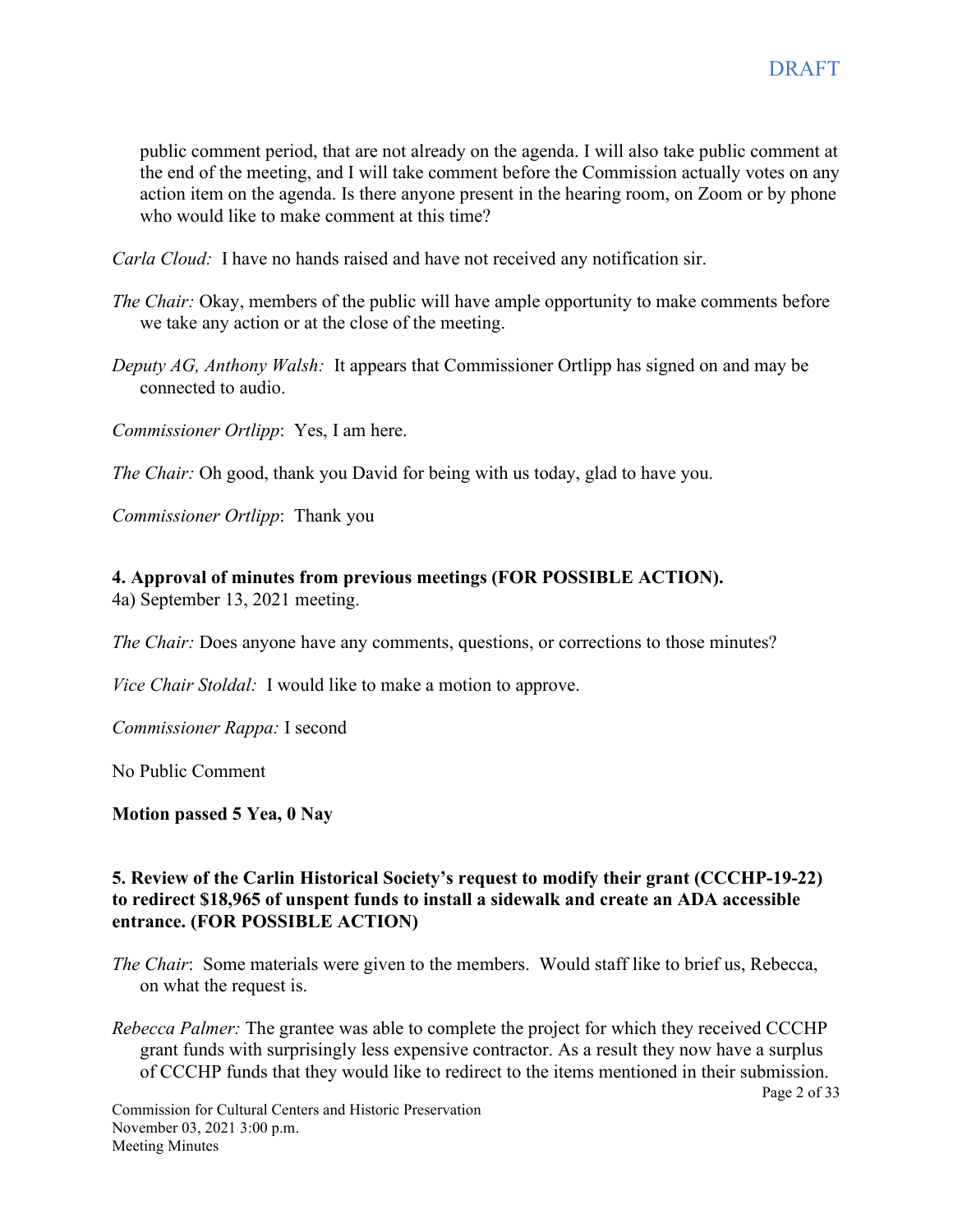This must come before the Commission because it was not included in their grant application and has not been reviewed by the Commission. This is a new proposal to ensure that they are able to use the entire grant award on that property. We requested that the grantee be present if the Commission had any questions of them. Carla, do you see them on?

*Carla Cloud*: Yes, I have Ella on the line if you would like to speak with her.

- *The Chair:* As long as she is there, yeah, just give us a minute. I'd like to invite Commissioners if you have questions, about one, the specific project, and two, the issue of whether or not unspent funds should be returned to the Commission for redistribution or whether they can be used by the grantee. I will open that to the Commissioners and feel free to address the applicant if that would be helpful.
- *Vice Chair Stoldal:* Chair, the question is, we went through this packet and there are several variations, one of which is this one, where they're not asking for additional money, they simply have a savings, and they would like to redirect to a different project. We have another one where the money wasn't spent at all for the original project, and they want to completely do a dramatic change to another project. We have others where they are asking for money that was not in their original project and so there is like three or four different categories we are having to deal with. This one seems to be the easiest one in the sense that they're not asking for additional funding, they are saying we have this money left over, this is another important part including an ADA. In this narrow frame in this specific one, I would feel comfortable, even would want to say this is precedented in some way, although I don't like that word because sometimes because each one is unique. I'm really comfortable with this and I'm glad to see that they were able to find additional good use for this project. Thank you.
- *The Chair*: Do other Commissioners have comment?
- *Commissioner Ortlipp*: I have just one quick question. This being my first meeting, I wonder, when we granted this money to the project, were there other projects that we did not fulfill because we didn't have sufficient grant funds?
- *The Chair:* That would be a good assumption. We, as usual, had to make tough decisions, and a number of other grant requests were denied or funded on a limited basis because we did not have enough money to fund all of the requests, so the answer is yes.
- *Commissioner Ortlipp*: Where I am going now, there could be some argument for saying the funds that they saved and didn't use for a project that is essentially complete, should we consider funding a project that didn't receive funds? So, I am going to kind of throw that out there.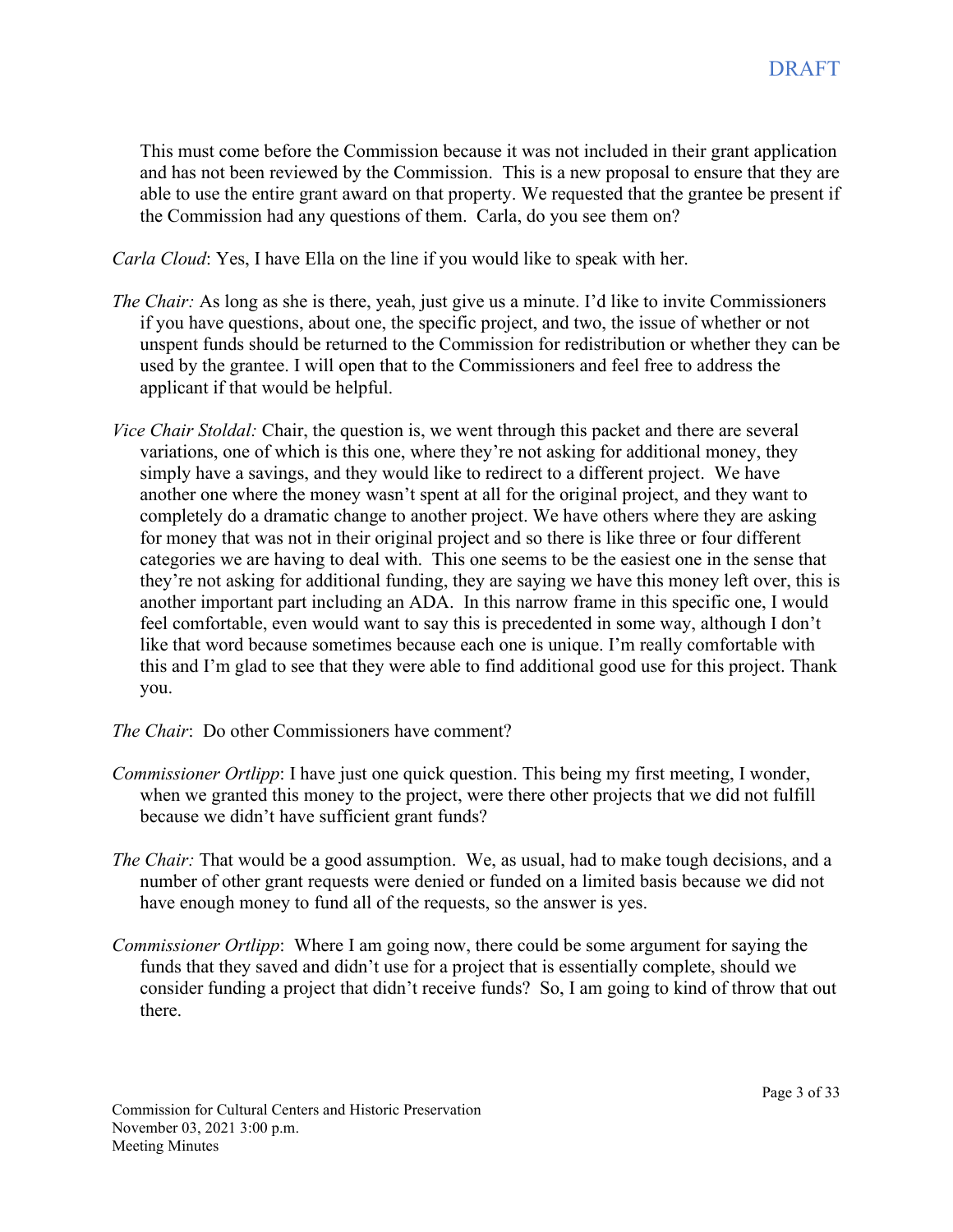- *Commissioner Rappa*: I'm going to agree with Commissioner Stoldal. I feel like this seems pretty clear to me and redistributing \$18,000.00, trying to do that process, go back to the previous grant cycle and redistribute doesn't seem like a good use of staff time or Commissioner time quite frankly. In a way it feels like we could, if not set a precedent, at least reward Carlin for coming in under budget.
- *Carla Cloud:* I would like to make a comment for the record. From our understanding the actual contractor backed out of the project, so it was not complete. They have gotten a new contractor who quoted them way less than what the original contractor did. So with the portion of the funds that would be remaining, that's what they're wanting to do this work with and was awarded full funding for what they applied for originally, so there isn't any part of what they applied for that didn't get funded. They were fully funded, so this would be additional ask since they have that remaining money left.
- *Vice Chair Stoldal:* Commissioner Ostrovsky, a couple other things. One is, one of the other things that I do before every one of these meetings is I review the Nevada Revised Statutes that covers what we do, and one of the criteria is to make sure that we have a solid geographical representation of the State, and this has been Carlin's first real effort to do something. It's not just one particular reason that I think we should do this, I think there is a whole box of good reasons why Carlin should be able to get this. If we had been funding Carlin for the last twenty years, like some of the other projects, maybe that would be slightly different. If we had passed the million dollar mark in Carlin and there was a great body of resources that Carlin could rely upon to get the money, maybe it would be different, but this is a relatively fresh grant and Carlin is so important to this state's history. For a lot of reason's I would like support this. Thank you.
- *The Chair*: Other Commissioners have comments? I would very quickly like to hear from the applicant about the actual project please.
- *Carla Cloud*: Sure one moment. Ella?
- *Ella Trujillo*: Yes, I am here.
- *The Chair*: Hi Ella. Could you give us a brief description of the project, please?
- *Ella Trujillo*: Yes. The initial grant application was to remove concrete that has deteriorated at the front of the building and replace it with new while trying to restore it to more of its (inaudible) state. The additional funding that we are asking for is to basically to continue this concrete project. We are asking to create a sidewalk along the side and do some work in the back. This additional concrete work we call it phase two, because we had and will continue to have, depending on what happens today, the intention to apply for funding in the next grant cycle to do this work. We were very excited when we got the new quote back because we thought, oh my gosh, we can now do phase two without having to put it in the next grant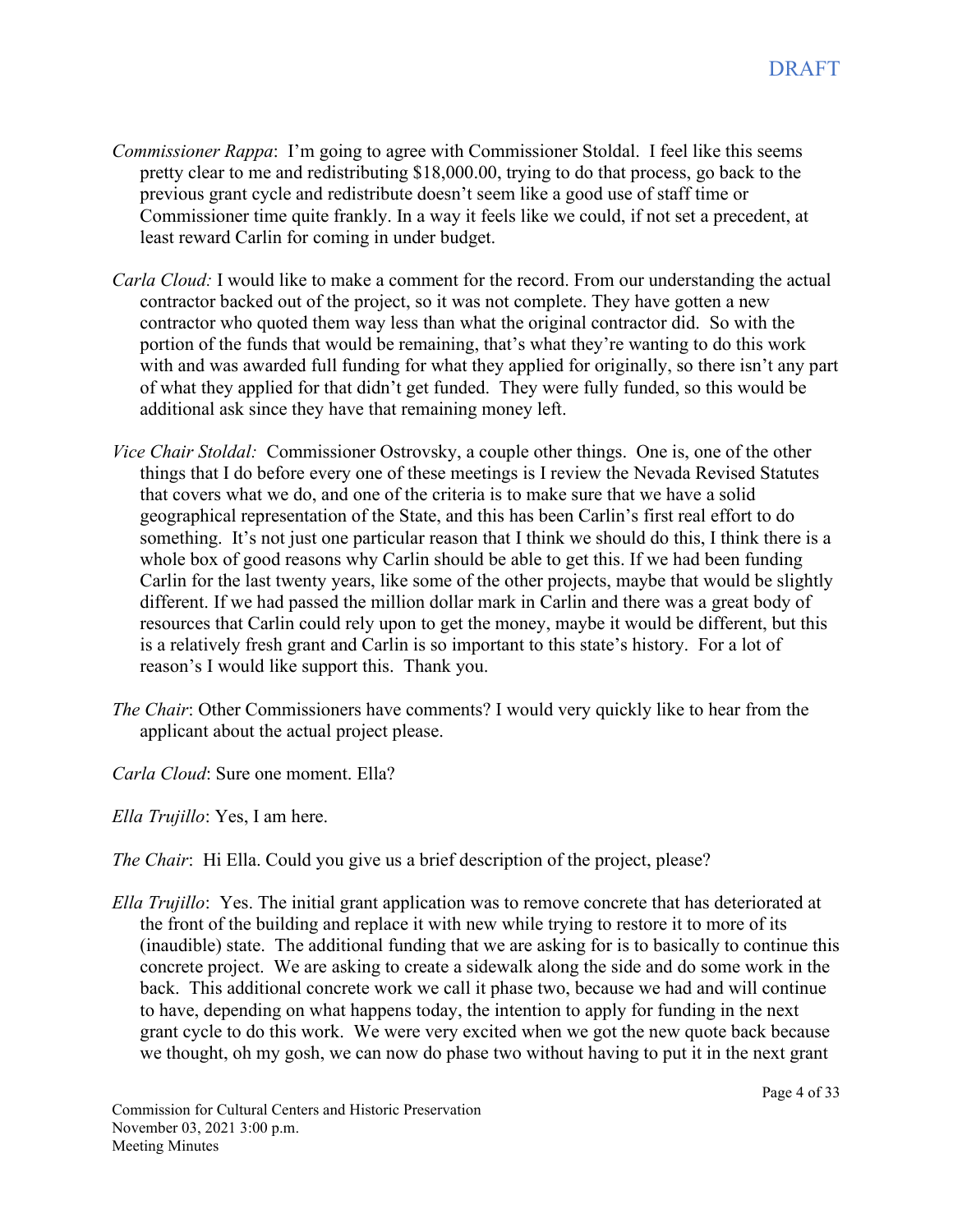application and we could focus on some other project that also needs to be completed. I was able to, and I apologize that it was not in your packet, that I had submitted; the contractor had not given me the additional quote for this proposed additional work, but he did get it to me yesterday, and the additional work will cost sixteen thousand, six hundred and thirty two dollars, so that's still under our current budgeted amount, so there would still be about \$2,333.00 that is remaining. That is if the actual cost of the work and materials doesn't change.

- *The Chair:* Thank you. Any Commissioners have any questions of the applicant? Would any Commissioner like to make a motion?
- *Vice-Chair Stoldal*: I would like to make a motion to approve the request as stated.
- *Commissioner Olmstead*: I second.
- *The Chair:* Any Commissioners have any further comments? Is there any member of the public that has any comment regarding this matter? Hearing none.

## **Motion passed 5 Yea, 0 Nay**

*The Chair*: Thank you very much and good luck Carlin in the restoration work you are doing. We look forward to seeing your future grant applications.

*Ella Trujillo*: Thank you very much.

### **6. Discussion and possible reallocation from applications received for of all or a portion of the \$200,000 CCCHP FY19-20 funding available.(FOR POSSIBLE ACTION)**

- *The Chair:* Item number 6 is the reallocation of funds. Would staff give us, very quick, how did we get the \$200,000.00 on the record? I think we all know that, but why don't you tell us, and bring us up to date again. How do we have this extra money to redistribute?
- *Rebecca Palmer:* We have \$200,000.00 in extra funds to redistribute to the existing grantees, eligible to receive the additional funds; keeping in mind that not every grantee is eligible to receive the funds. If their project is complete, they are not eligible. If they were fully funded, they are not eligible. Those were criteria identified by the Commission, as excluding those grantees from what I call, the third round of redistribution. The \$200,000.00 comes from an original grant award given to the Neon Museum to repair the La Concha lobby. Unfortunately in the process of developing a funding agreement, it became clear that the property owner of the parcel upon which the La Concha sits was not amenable to placing a covenant on the property. As a result, because this Commission requires the placement of covenants on the property in order to preserve and protect the states investment, the grant funding had to be declined by the Neon Museum, so we now have \$200,000.00.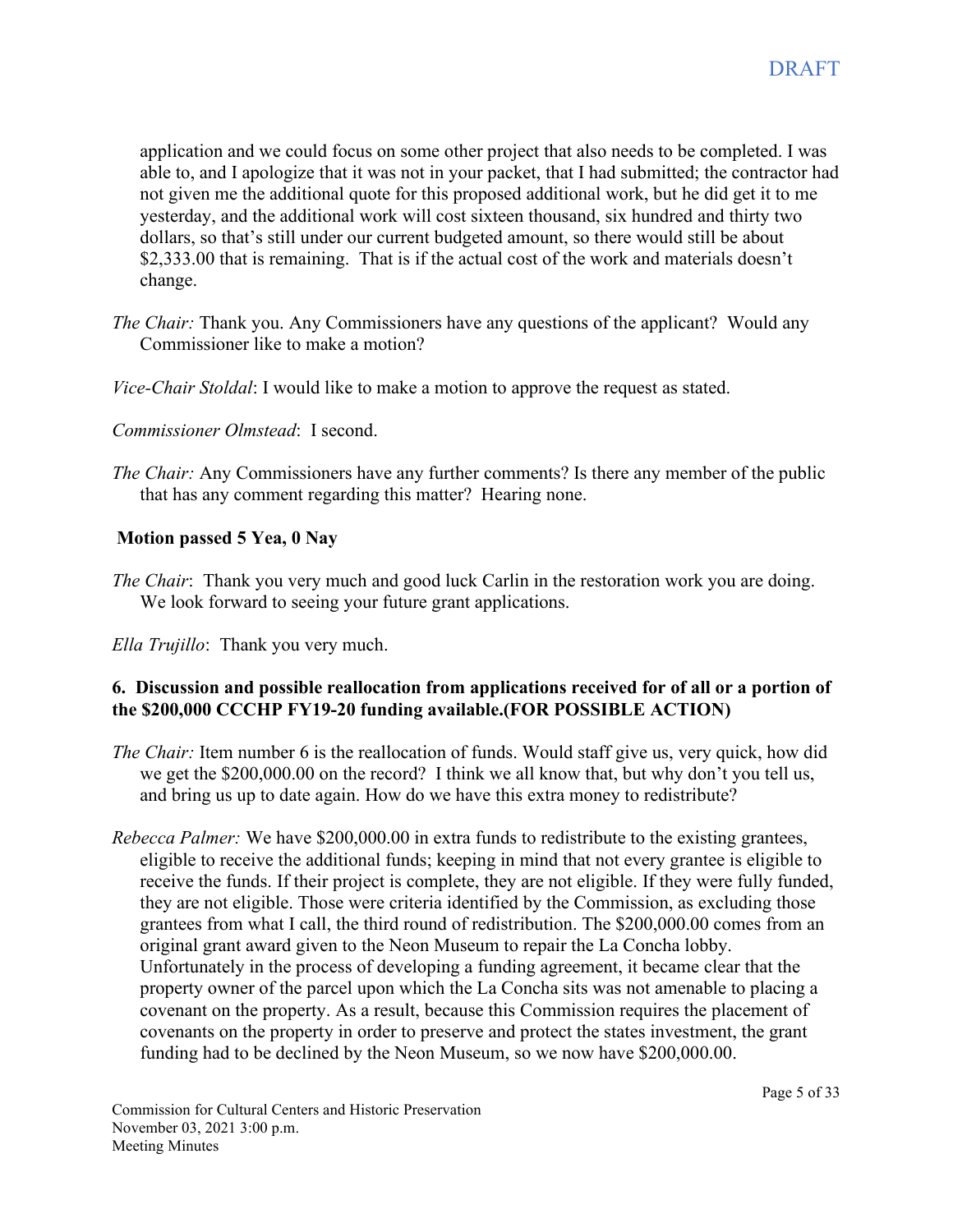*The Chair*: Rebecca would you explain how you reached out and we got these requests?

- *Rebecca Palmer:* Yes. At the request of the Chair at the last meeting, I sent a letter out to all of the eligible grantees, explaining to them that there was two hundred thousand dollars available in this third grant round and that if they had previously applied for the second round, and they did not want to make any updates to the request, we would simply carry forward the request into the third round. If there still was unfunded projects or unfunded activities remaining. Some took advantage of that, and we rolled their round two application into round three because they were not fully funded. Others, we said if they wanted to refresh proposal, because as we all know, the cost of materials is skyrocketing and so is the cost of construction. So if any of those costs have changed, since grant round two, that they have an opportunity to refresh their proposal for the additional funding. You see before you now, all of the grantees who responded to the letter that I sent out, and all we did was take their request and make it a supplemental document. We did not edit their request, we simply took whatever they sent us and have provided it to you, the Commissioners, for your inspection. We also made it clear to all those applicants that put in a round three request that they had to be present if they wanted to receive funding in the event that any commissioner had any questions. However, we just received notice from one of the grantees, the Comstock Cemetery Foundation, that she has had a family emergency and is unable to attend for a portion of this meeting. So it is possible that the representative for the Comstock Cemetery Foundation might not be present to answer questions.
- *The Chair*: Thank you. With that knowledge, is the Comstock Cemetery Foundation, are they on the line currently?
- *Carla Cloud:* I do not see that she has called in, no.
- *The Chair*: Okay, will you please advise me if you recognize her as calling in? If she does call in, then we will have an opportunity to hear from the applicant. You all should have received all of these requests attached to the agenda. It has also been posted on the public website for the public to see, all of these applications. Obviously we cannot fund them all. It's my intent obviously to have open discussion with the members on how to proceed, but I was not going to go into a full hearing on all these items as we would in a normal grant operation. Do any members have any suggestion on how they would like to proceed? Mr. Stoldal?
- *Vice Chair Stoldal*: I think we do need to hit each one, certainly not in the amount of detail that we do in the original grant, but I think we wrapped up the second round relatively quick, but I think we should at least touch bases on each one of them for a moment and get a sense and then move on and once we finish, I believe there are twelve, then should we submit to Rebecca? How do we reach an agreement at the end?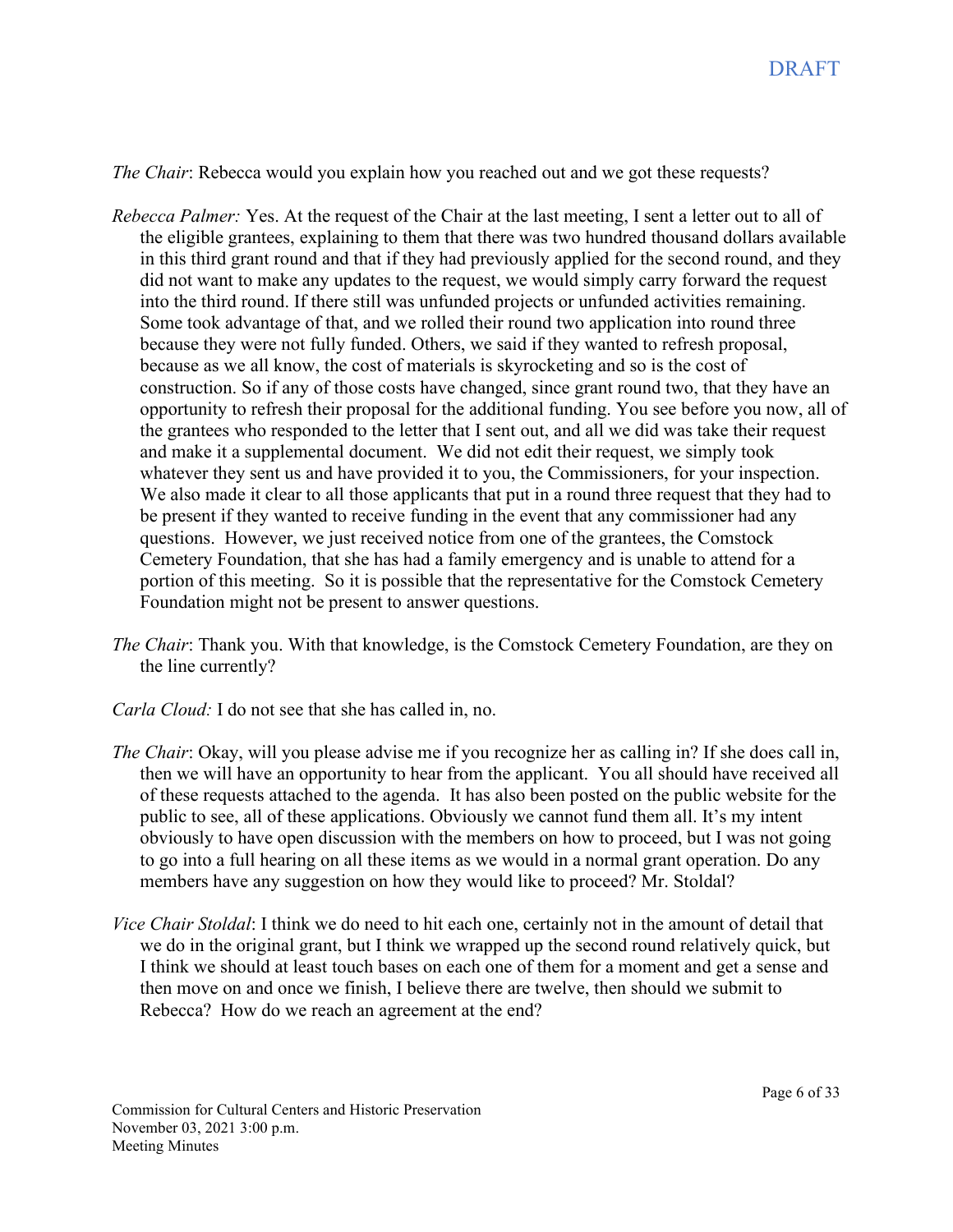*The Chair*: Well Bob, I was hoping we could discuss them more openly than following that regular process. I count eleven, do you count twelve?

*Vice Chair Stoldal*: (*recounts)* Okay, I got eleven the second time.

- *The Chair*: Does anybody object to at least hearing from the applicants? If not I would advise the applicants to understand this is a special meeting, not a regular meeting where we have a lengthy hearing. Please, if you could explain your project and the needs and how you come up with that funding number and do it in a relatively quick fashion, please don't skip over any important items that the Commission should hear about, but understand we have limited time. If that's the case, I will run down each of them, ask them to come forward, the Commissioners, I will ask you at the end of their quick presentation if you have any questions of the applicant and I will remind the applicants even after their done with their presentation to please stay online, we may have to come back to you again and ask further questions.
- *Vice Chair Stoldal:* I'm sorry, I wasn't really clear. My thought process was that we would come to each item and if there was any questions from the Commissioners, we would ask. I wasn't suggesting we need a presentation. I think all of us have read the documents. We may have one or two questions, but that's my idea.
- *The Chair:* That's fine, I'm happy to go with the question method if that is okay with everyone. I don't see any objections. White Pine Community Choir Association is the first application up. That application total amount was \$35,500.00 for electrical design, upgrade, and installation. Commissioners now is your time to ask questions. Either discuss amongst the Commissioners or ask questions of the applicant about their request.
- *Vice Chair Stoldal*: Just kind of reading off the report, has the specific elevator been selected?

*The Chair*: Is someone from White Pine available please?

*Carla Cloud*: Susan you are on. You will have to unmute. I will also bring on Carol McKenzie.

*Susan Wetmore*: Hello. This is Susan, Susan Wetmore from the White Pine Community Choir; can you all hear me?

*The Chair*: Yes we can.

*Vice Chair Stoldal*: Susan the question was, has the specific elevator site been selected?

*Susan Wetmore*: Yes. We have selected the elevator site and our construction documents are very close to being complete, they are about ninety five percent complete, so we feel that we are about ready to go out to bid by about the beginning of December. The site is in the northwest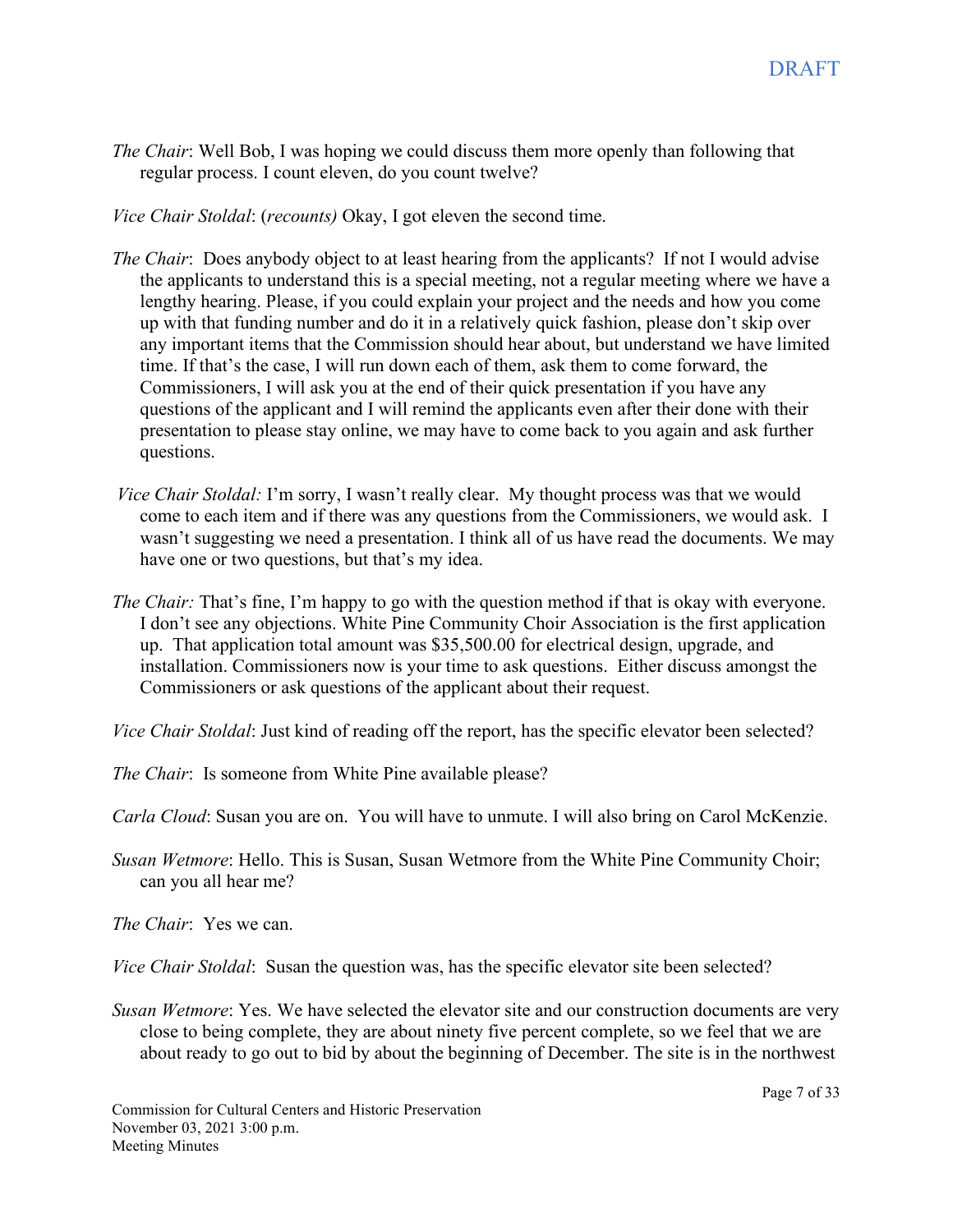corner of the building and its actually through a window that is already there, and it will enter into two, sort of side rooms in the building. That site was selected in consultation with the architect, the choir and the SHPO staff.

*Vice Chair Stoldal*: Susan, \$35,500, is that an estimate, not a specific bid?

- *Susan Wetmore*: I'm not sure how to answer that. I guess it's an estimate from PK Electrical. That was their project proposal for the design phase services for \$10,500.00 and then an additional \$25,000.00 to actually install the updated electrical service. The details then are at the bottom of page one and the top of page two in the letter that I wrote.
- *Vice Chair Stoldal*: I guess the question is if its more than \$35,500.00, what are you going to do?
- *Susan Wetmore*: Well, we are going to continue to fundraise. You all awarded us \$194,000.00 and we were able to raise an additional \$80,000.00. We will just continue to fundraise to make our project viable.
- *Vice Chair Stoldal*: Susan, thank you.
- *The Chair*: Susan could you briefly tell us if you add the elevator how will that impact the building and its use?
- *Susan Wetmore*: The elevator is key to the renovation of the building because there is no level that can be accessed from the outside without using steps. So in order to renovate this building and make it a community center or gathering place again, there needs to be some sort of ADA access. It's crucial, that is why we asked for those funds for our first CCCHP grant. Does that answer your question Commissioner?
- *The Chair*: Yes. Do any other Commissioners have questions of Susan? I hear none, thank you Susan, please hang with us for a little while.
- *Susan Wetmore*: Thank you Commissioners, very much for considering our request.
- *The Chair*: Thank you. The next applicant is the Historic Fourth Ward School. Is someone available?
- *Carla Cloud*: Yes sir, I will bring Nora on, one moment.
- *The Chair*: If she is available, I will go to the Commissioners and ask them if they have questions of the applicant.

Carla Cloud: Yes, she is available.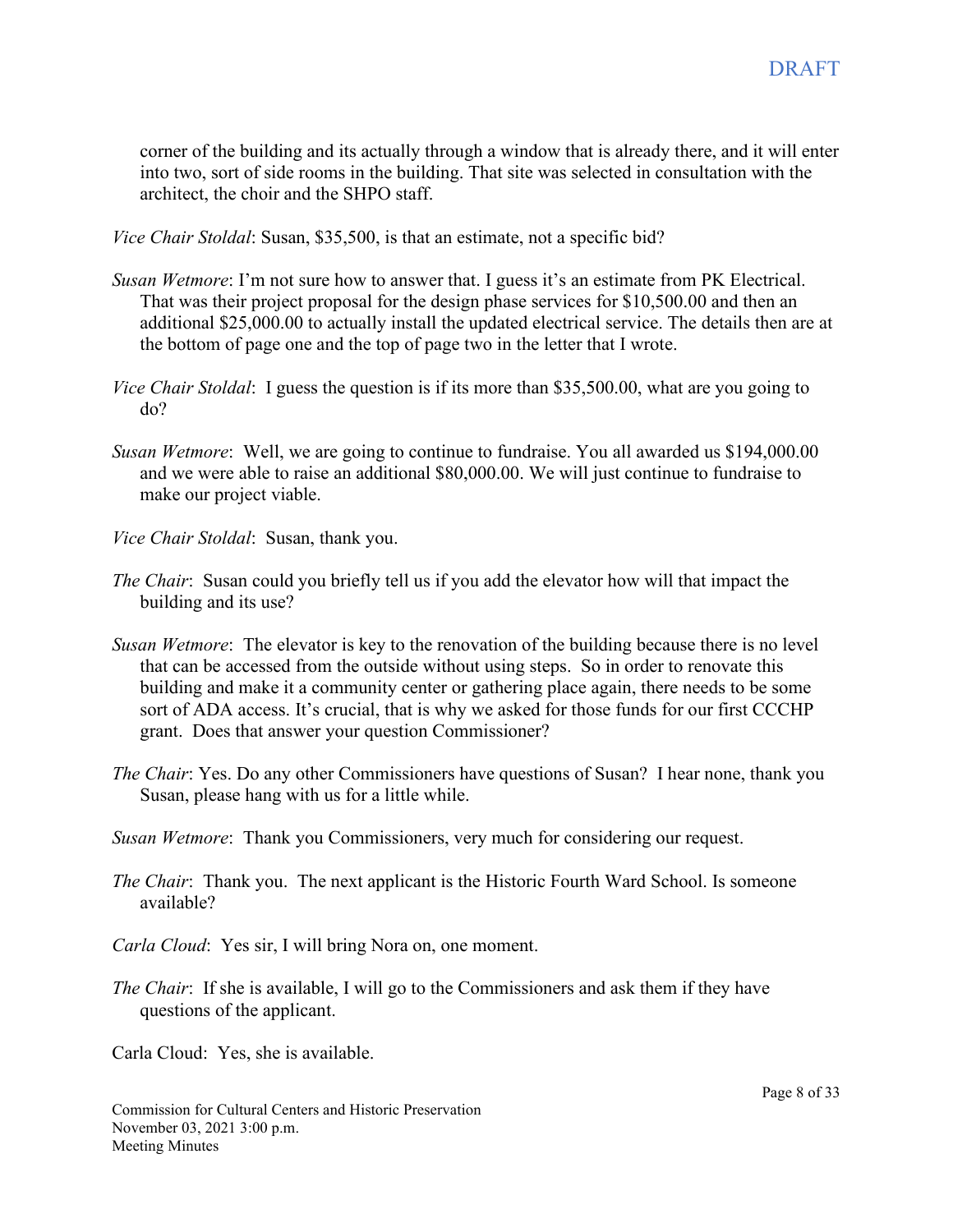- The Chair: I have a question for her. I had a little trouble following the request. It talks about an additional \$15,500.00 to decrease our match and allow us to reserve those funds. Are we talking about if we were to grant you this money, \$15,500.00, that would replace money already raised for this purpose and you would use the other match money for something else? I'm just a little unclear.
- *Nora Stefu*: No sir, we have raised around \$13,000.00 for the \$38,500.00 that was the original match and then on the second round, the Commissioners gave us \$23,000.00, I'm sorry, the remaining balance from the second round was \$38,500.00, so we asked for the \$15,500.00 that was original from our original grant. So basically to answer your question, is no if that makes sense.
- *The Chair*: You would use all of these funds?
- *Nora Stefu*: For our match, we do need \$35,500.00. \$13,000.00 from fundraising that we already have towards that.
- *The Chair*: So if we were to grant you this, there is matching money available.
- *Nora Stefu*: Correct
- *The Chair*: Okay, thank you. Do any other Commissioners have questions of the applicant? Hearing none. Thank you very much, we will get back to you.

*Nora Stefu:* Thank you

- *The Chair*: The next one, the Comstock Cemetery Foundation, they're not yet available, is that correct?
- *Carla Cloud*: Let me double check. No sir, I don't see that she has been able to call in yet.
- *The Chair*: Okay, let us know when she does. Their request is Nevada Power additional \$2500.00, power to the center, \$4,900.00, and a cleanup of \$6,550 bathrooms, windows, and outside visitor center. We will hold on that one and come back to it. The next is Eureka. Is there someone available from Eureka?

*Carla Cloud*: Yes, Garney would be available if you have questions.

- *The Chair*: I will open it to the Commissioners. Their request is for \$24,679.00. It has a couple of items in it. Questions from the Commission?
- *Vice Chair Stoldal*: Mine is only a comment. When this came up in the first round, I wasn't very satisfied with the support at that point. Again, my own expertise in this area is limited to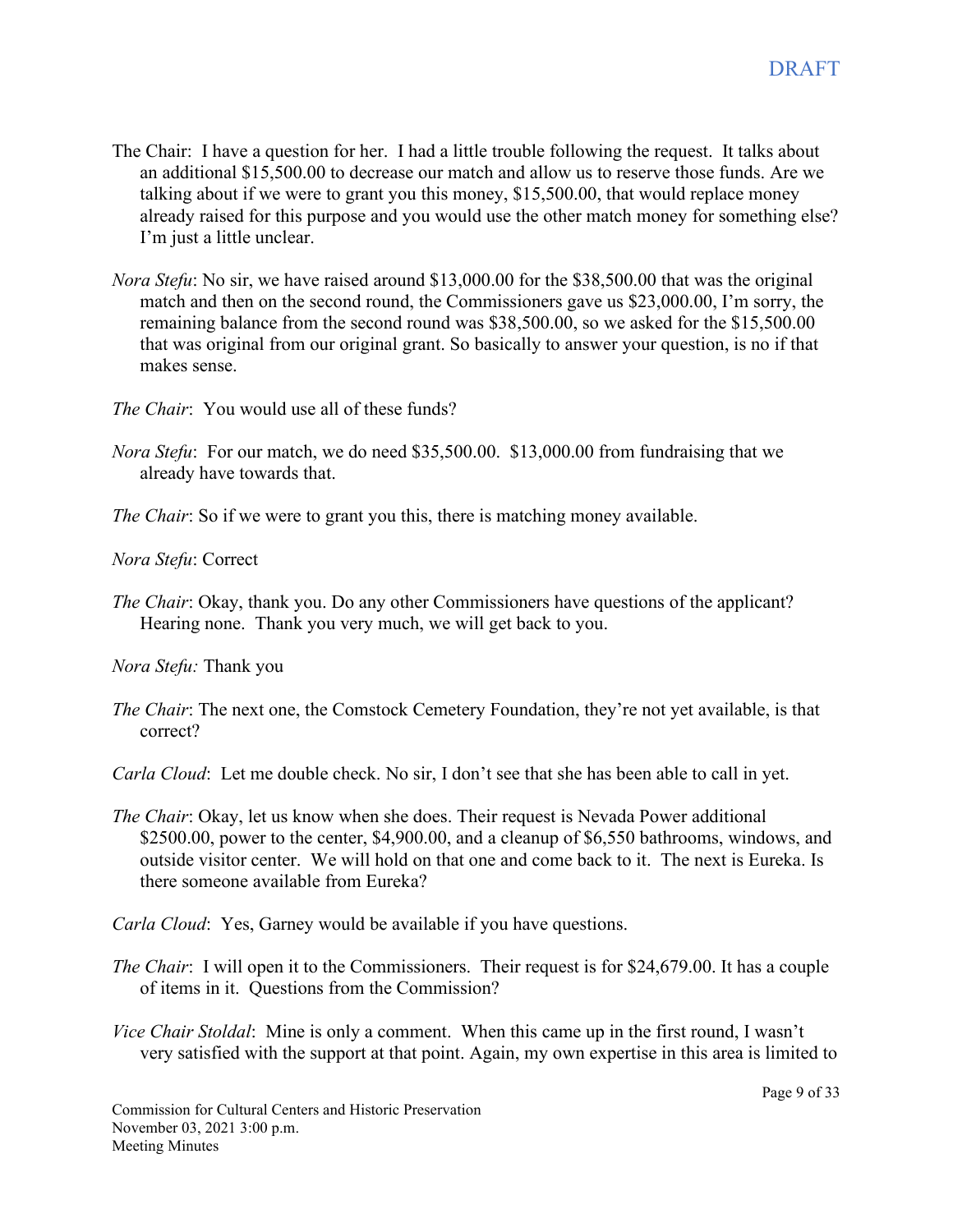crawling around in the basement underneath a few historic buildings, but it just didn't look stable, and I am glad to see that they are coming back and updating their stabilization and renovating these support beams and specifically the concrete pads, so I am really happy to see it come back. Thank you.

- *The Chair*: Any other questions? I had none either, so thank you very much. Don't go away though. Item number six was the Brewery Arts Center. This was a variable amount. They gave us three options. Questions of the Commissioners?
- *Commissioner Rappa*: I think item six is Red House?
- *Carla Cloud*: We don't have Red House on the agenda.
- *Commissioner Rappa*: Okay, I was looking at one of the things sent out. It wasn't on the agenda; it was on the notes.
- *Carla Cloud*: Oh, yes, I understand what you are looking at. The notes are basically letting you guys know that even though they may not have received additional funding in Round 2, they were not going to come back in Round 3 to request more funds. Their project is almost complete, so they will not need to come back and actually ask for more funds, so we were just making a note of that.

*Commissioner Rappa*: Okay, thank you.

*Carla Cloud*: You're welcome

*The Chair*: Is someone available from Brewery Arts?

*Carla Cloud:* Yes, I have Mikey on the line, would you like to speak with him?

*The Chair:* Yes.

*Mike Wiencek:* Hello, this is Mike Wiencek from the Brewery Arts Center.

- *The Chair:* Hi Mike, Bob Ostrovsky, thank you for being here. I know you have three options here. They are kind of built on each other. Its either one or two or three. Three would complete everything, is that correct?
- *Mike Wiencek:* Yes sir. We didn't know how much funding was being requested by everybody else and honestly we didn't want to seem greedy, but we figured we would come up with these options. Like it says, option one would get us on track to beginning to create good, safe, and efficient lighting. Option two would really benefit things and option three would really just finish that project and complete the safety upgrades on the lighting.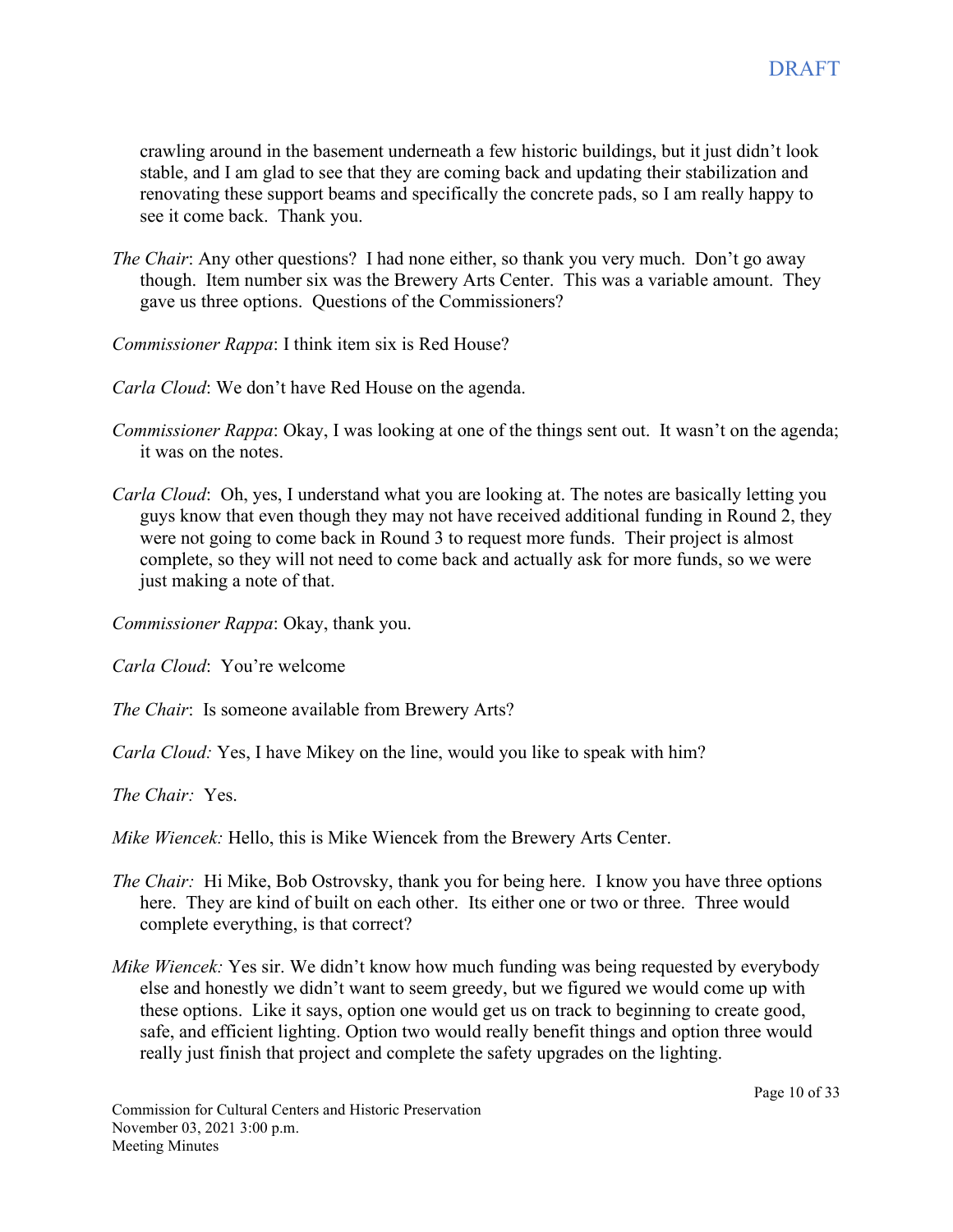- *Vice Chair Stoldal:* Chair, I am a bit confused. Are we on the Carson Brewery or the Brewery Arts Performance Hall?
- *Mike Wiencek:* The options for the lighting are for the Brewery Arts Center Performance Hall.

*Vice Chair Stoldal*: Right but before that we have the Brewing Company

- *Carla Cloud:* Right now you should be on Agenda item 6e. for 19-07 the Carson Brewing Company.
- *The Chair:* I apologize, I picked up the wrong paper. The first one is the Brewery Arts Center. Would the applicant like to explain that request?
- *Mike Wiencek:* Yes, sir. For the main building, what we are wanting to do is, part of the grant funding we received was to replace the roof on the main Brewery building and part of that roof project was removing four skylights that were leaking and causing troubles. That has been done, and the roof is finished. We got it done right before all of this big rain, which was huge. So now, we have sealed off those skylights, but now on the inside of the Nevada Artists Association Gallery space, there's four big holes that need to be filled in with the drop ceiling to make it match the rest of that room, because before they were just open to the skylights and now the skylights are gone, we just want to finish that part up.

*The Chair:* And that total would be \$6,500.00? Is that correct?

*Mike Wiencek:* No, sir, that was \$2,000.00. The second part of our request was refinishing the hardwood flooring in our artesian store. We have had some different renovations in there over the years so there is parts of the floor that never got refinished, and there is trip hazards, and damages from heavy use when it was used as a cafe space. The estimate on that was \$4,500.00, so the total was \$6,500 for the request for the main Brewery Building.

*The Chair:* The second request, 6f was then the Performance Hall*.* 

*Mike Wiencek:* Yes, sir.

- *The Chair:* Would you explain the options? Commissioners, please, now would be the time to ask the applicants any questions you might have. Mr. Stoldal I see you have a question.
- *Vice Chair Stoldal:* More of a comment, and that is that the first bullet point for \$2,000.00, that wraps up that part of the project. The \$4,500 is for something new. Unless we have some funds left over at the end of the day, I'm going to be focusing on finishing up projects that were in the original grant as opposed to adding. That is where my focus is going to be. I prefer to save the new projects in any amount to the next grant cycle. With that said, one other point and probably this should be at the end of the meeting, but we are starting to get,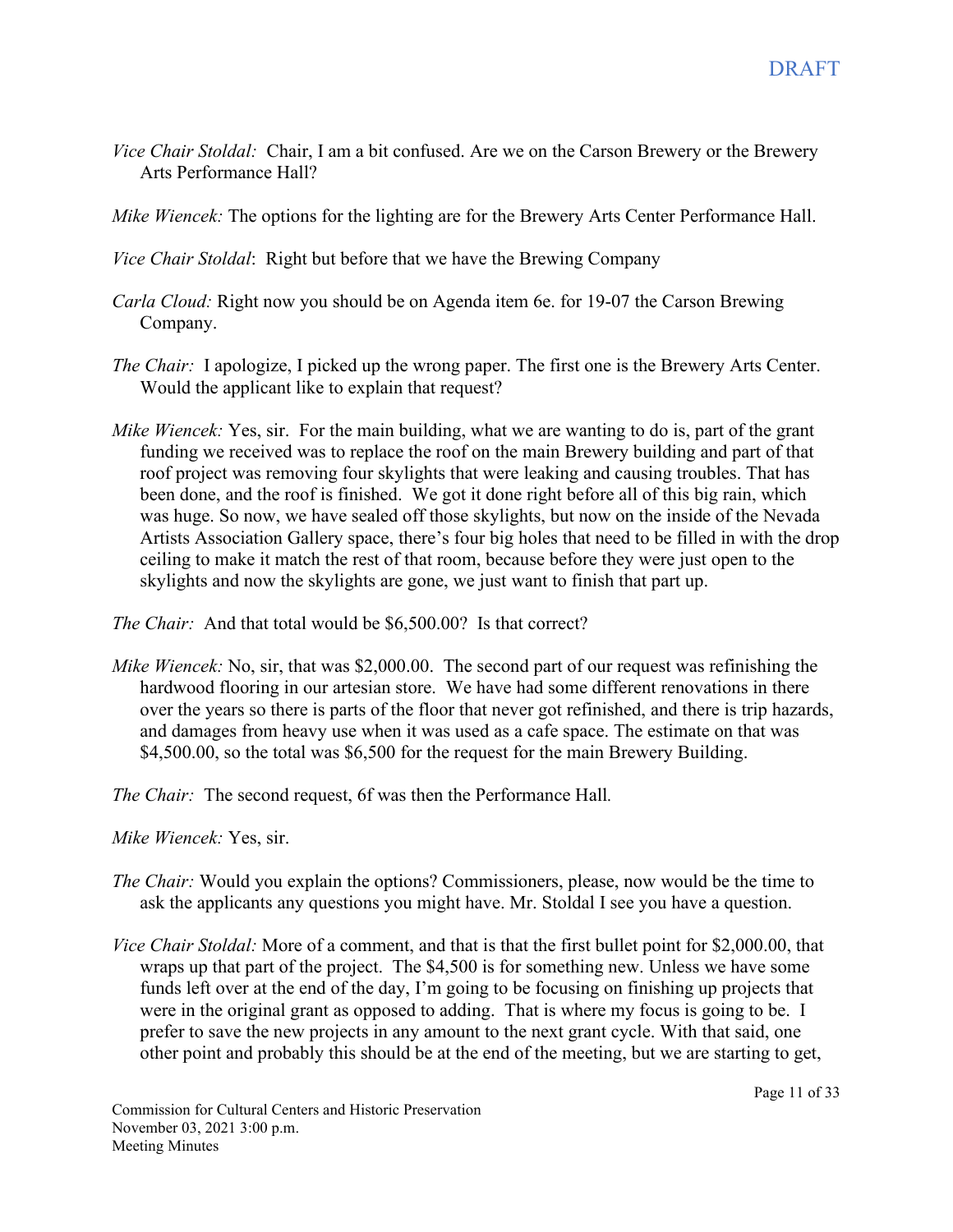this one is called Carson Brewing Company, but it's really the Brewery Arts Center. We are starting to get more and more projects from the same nonprofit and their sending in different grant proposals. We have discussed this before, and I think we probably should like we have a policy that if there is an emergency that washes away, and we move an emergency to the top. I'm thinking that we should have a policy where, and we will use Brewery Arts Center as an example, whatever their projects, come under one particular grant element, but we can save that for a later discussion. Thank you.

*Mike Wiencek:* The reason why we did that, was we were instructed to so because we have two different parcel numbers. The Brewery Arts Center is one entity, but we have two historic properties, one being the former St. Theresa's church, the other building being the Carson Brewing Company. So we were instructed to always keep the parcel numbers and historic properties separate from each other in any grant requests.

#### *Vice Chair Stoldal:* Rebecca?

- *Rebecca Palmer:* We did that because the statutes identify this funding to go to cultural centers and it envisions that a cultural center is a building, structure, object; all of which have been funded by yourselves. But an individual building, structure, object. Since these are two separate buildings, we recommended that consistent with the statutes, they be treated as two separate grant applications and that is how they have traveled through the entire process.
- *Vice Chair Stoldal:* So if I understand correctly then, a facility like in Ely, the Northern Nevada Railroad, which has places far north at McGill, dozens of buildings on their site, they could have a grant on each one of those buildings?
- *Rebecca Palmer:* It might require an AG's opinion as to whether the Commission can modify their standard practice as treating a cultural center as a building, structure, object and instead refer to a cultural center as a collection of buildings, structures, objects. I don't have the answer to the question. I know that historically, my predecessor since 1993 required individual buildings to have a single application regardless of which organization owned the building. We just continued with that practice. I am certainly open to other options, particularly when you have cultural organizations that have multiple properties, buildings, structures, or objects, and their coming in for multiple grant requests in a single grant cycle.
- *Vice Chair Stoldal:* Thank you. I appreciate the background information. My sense is that if you have larger facilities that have multiple buildings, it kind of puts them at an advantage to smaller structures. Beyond what the statute says we will follow that and potentially at the Chair's; whether or not we want to get an AG's opinion.
- The Chair: Bob, I will ask staff to put it on the next agenda, discussion of this item. I think it is appropriate, we have to talk about how the covenants reflect the various parcels and how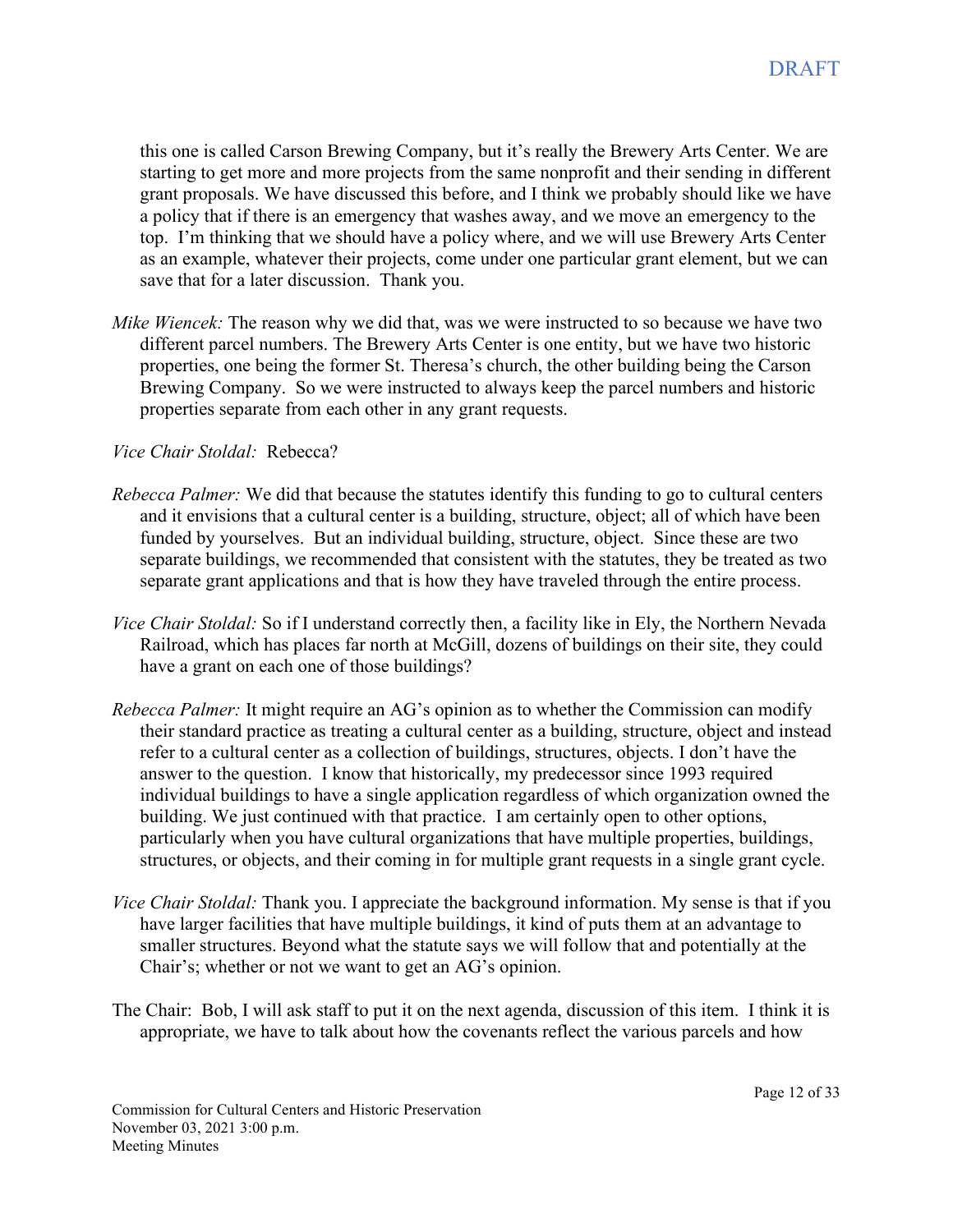many we would have to have. So if staff would add it as an item to our next meeting, we can discuss that.

*Vice Chair Stoldal:* Thank you.

*Rebecca Palmer:* We will add that to the next agenda.

- *The Chair:* Thank you*.* Any other questions on the Carson Brewery Company or the Performance Hall application? That moves to the Fallon Theatre. This is asbestos remediation that they were unaware of at the time of the original request. I will open it to the Commission for discussion and questions.
- *Vice Chair Stoldal:* I tend to look at a couple things right away, the roof or the structure; the foundation. The roofing is the number one concern for this historic structure. They have a firm bid, and they have a qualified contractor and in order for this project to move forward we need to take care of the asbestos, so this seems to be a pretty clear decision.

*The Chair:* Is someone available from the Fallon Community Theatre?

- *Carla Cloud:* It looks like I have Stu Richardson on the line. One moment. I don't see Mike Berney.
- *Mike Berney:* Hi, Mike Berney for the record.
- *The Chair:* Mike this is Bob Ostrovsky. How did this all come up? You didn't recognize it in the beginning? It was hidden obviously, huh?
- *Mike Berney:* Yes, basically the original roofing contractor we had gave us the bid that we came to you with and during what's been going on, he indicated that it was going to end up being a little bit more. He didn't know if he could even fit the job in, so we actually got a Reno firm, D&D Roofing. In the midst of all that, our other contractor that is doing the stabilization work said there could be an asbestos issue up there. So we had it tested and there is and so basically that's a combination of probably material increase, also that asbestos removal. We were not aware of it at all. We should have been, probably, as old as the building is, but no one mentioned it to me until later.
- *The Chair:* That's the risk when you start poking into old buildings. This is a pretty firm bid, is that correct?
- *Mike Berney:* That is a firm bid and actually D&D expects to be on site I'm thinking the middle to the end of this month they will be on site to tear the old roof off and put the new roof on. Which we are ecstatic about after all the years of leaks and pumping out garbage cans of water and all that stuff in that attic, so yeah, this is a huge thing for us.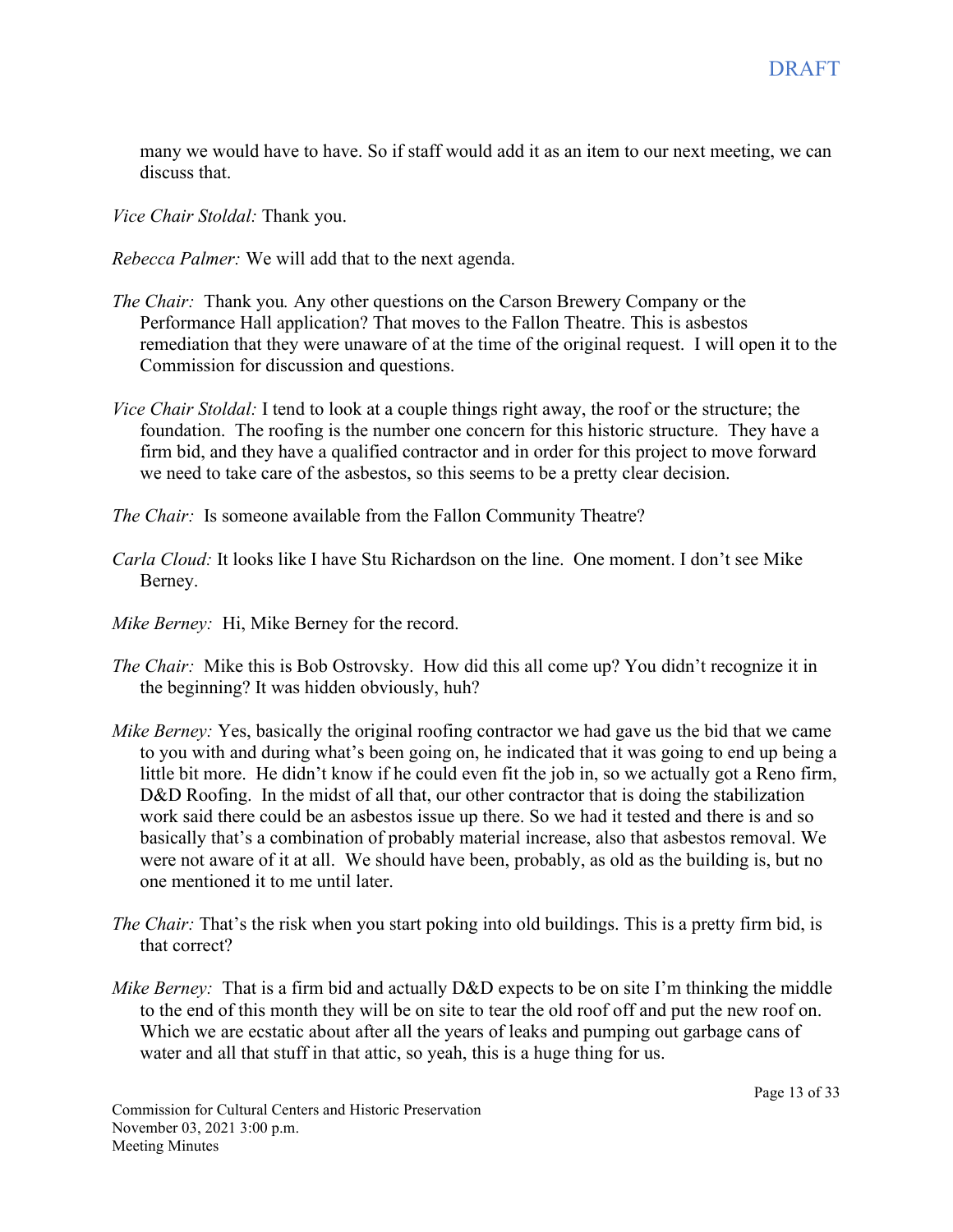*The Chair:* I appreciate that. Thank you. Any other Commissioners have any questions of Stu or any comments? Alright, hearing none. Thank you Stu.

*Mike Berney*: Thank you

- *The Chair:* That takes us to St. Mary's, let me check my agenda. Any questions of the Commissioners regarding this applicant or questions they would like to address to the folks at the St. Mary's Art Center? Mr. Stoldal?
- *Vice Chair Stoldal:* Yes, we are facing challenges of having great projects and not have a great deal of money. I'm trying to split things in half. For the windows is there any way to do rather than eighteen, is there any way if we gave you money for two windows, six, eight, ten; rather than eighteen, is there a way you could part that if we gave you some money for some of the windows? I realize the porch seems to be the one that's, as you say, failing at an alarming rate and it sounds like that is the highest priority and has to come first. But then there is the window issue. Is there a thoughts about how we can adjust the windows, rather than eighteen, may eight or nine or something?

*The Chair:* Staff, is there someone available from the Arts Center?

*Arika Perry:* Hi, this is Arika Perry with St. Mary's Art Center.

*The Chair:* Welcome. Would you like to respond?

*Arika Perry*: Yes, thank you Commissioners. We would be able to of course do work on a portion of the windows, however, they are all in such severe disrepair that the eighteen really are pretty formidable and they open into all of the guest rooms. So in that way, they are imperative for circulation especially during the hot summer months. So we would be happy with anything, but ideally we would come closer to eighteen than not, just because they are in such severe disrepair, that they are beginning to stick and problematic and we are worried that some are some of them are actually going to fail and become un-useful. Just to give you an update on the porch, with that amazing stream of moisture last week or two weeks ago, we had substantial flooding in that print room below the porch. So those two areas are in desperate need for repair. They are starting to fail even more so, just as a side note. And then also one thing that I forgot to mention, is that we did identify that there is led in the windows; in the bare wood as well. So that is part of the expense that we are concerned about as well.

*The Chair:* There are actually three requests here, A,B & C? Is that correct?

*Arika Perry*: Yes, we wanted to give you a range and just like the Brewery Art Center, we did not want to appear greedy, so we wanted to give you options for consideration. C, being obviously the least amount and that would exclude any window work and then A & B are either the full amount or a reduction to eighteen windows.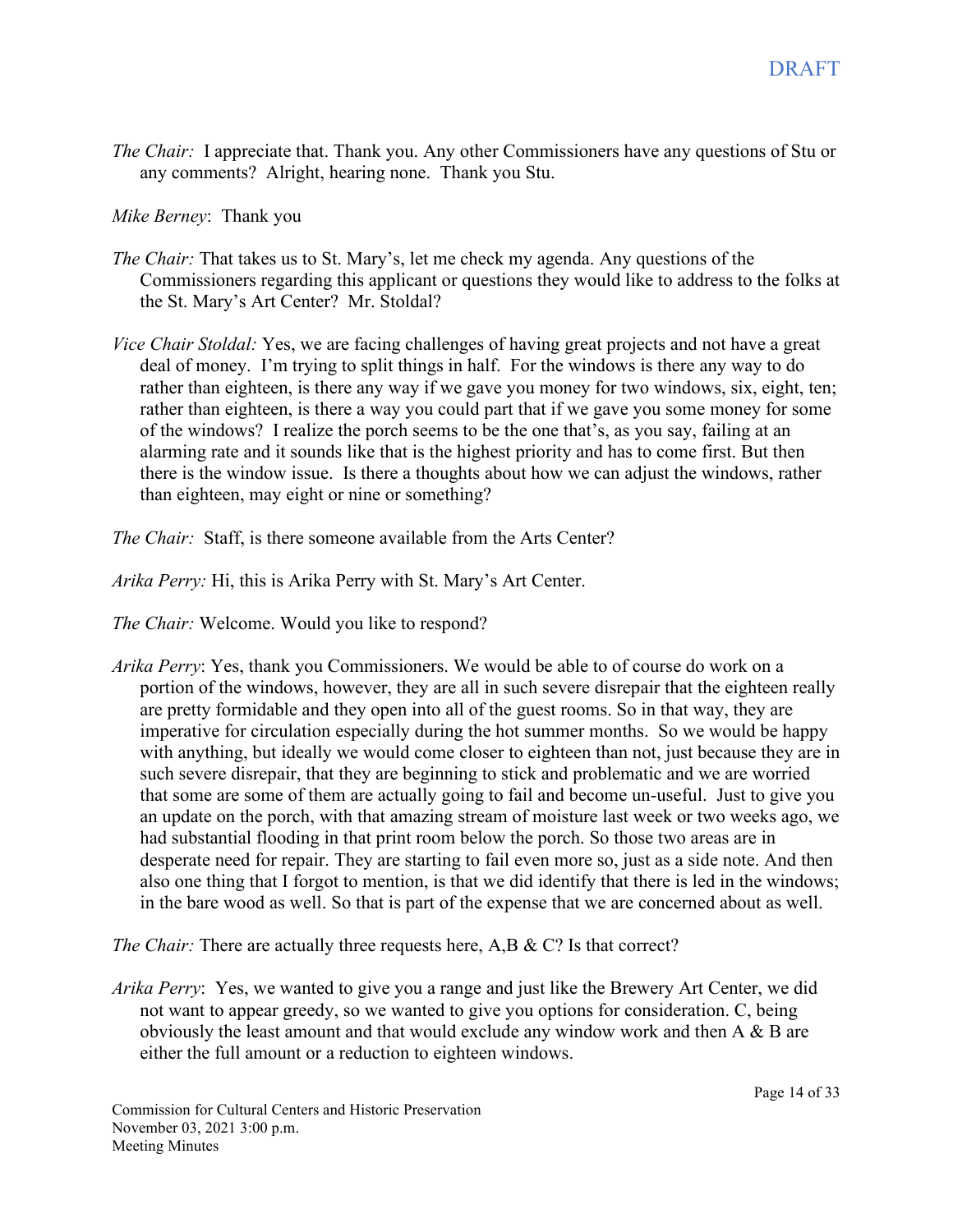*The Chair:* And as you responded to Commissioner Stoldal, if we couldn't give you the full amount, I guess you would have to pick and choose which were the worst windows?

*Arika Perry:* Yes, we would.

- *The Chair:* Okay. Other Commissioners have questions?
- *Vice Chair Stoldal:* So when we are saying they are not functioning in the hot summer, it means they may be stuck and you can't open them for air circulation, correct?
- *Arika Perry:* Correct. We haven't had reach that point yet, but they are very close, they are starting to stick, and people are becoming rather forceful trying to get them to be operable.
- *Vice Chair Stoldal:* So there are no fans or any other methods you are using currently?
- *Arika Perry:* We have ceiling fans in many rooms, and we have floor box fans. We try to do cross circulation, but unfortunately it's a very hot building in the summer.

*Vice Chair Stoldal:* Okay, thank you.

*The Chair:* Any other questions from the members of the committee? Alright, thank you. Please don't go away. That takes us to the Norther Nevada Railroad, they have two applications. Do any Commissioners have any questions about, let's start with the first item, *I*. They are requesting \$52,000 in grant funds. Questions of the Commissioners? Is someone available from Nevada Northern Railway?

*Carla Cloud:* Yes, sir. I have Mark Bassett on the line if you would like me to bring him on?

*The Chair*: Sure.

*Mark Bassett*: Good afternoon Commissioners.

- *The Chair:* Hi Mark, thank you for joining us today. Would you give us a quick explanation of the first request?
- *Mark Bassett*: Sure, this is the Transportation building, and there is only one staircase to the second floor. On the second floor is where we have our administrative and train operations offices. We thought that we could do some band aid repairs. We brought in our architect Jacque Errecart, and he is suggesting our band aid isn't big enough anymore.

*The Chair:* Let me ask you Mark, this \$52,000 would complete the project?

*Mark Bassett:* Correct, that would complete it.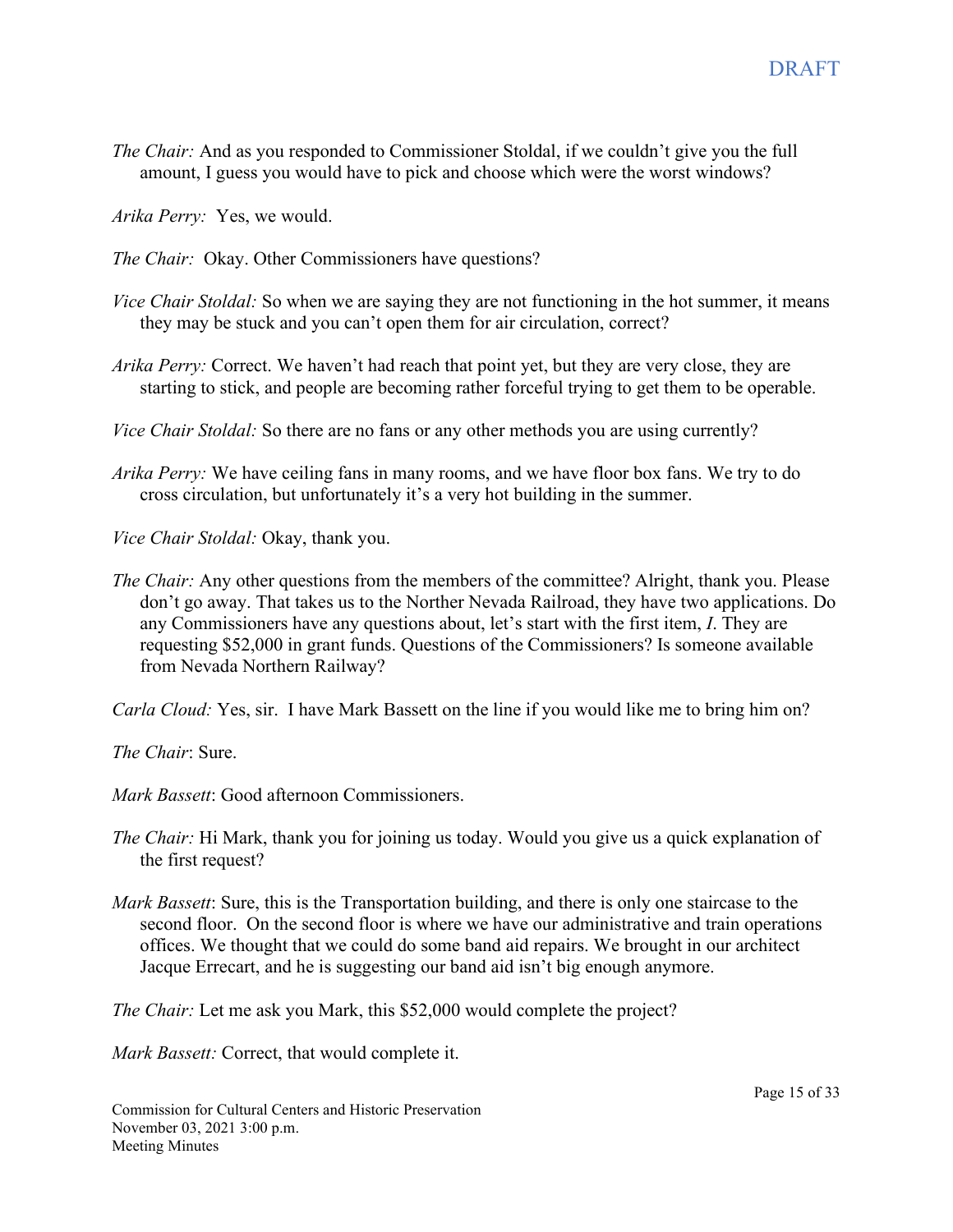*The Chair:* And are you basically replacing the stairs?

- *Mark Bassett:* We are going to reconstruct it in place. It's a reconstruction. Any material that we can reuse, to keep the fabric, we will, but some pieces will have to be replaced.
- *The Chair*: Anyone else have questions? Mr. Stoldal?
- *Vice Chair Stoldal*: My concern is not that this is not an important project, just like the other projects, this was not part of the original grant process. This is a new activity and at this point trying to get my arms around wrapping up the ones that are part of the original grant process and that includes what's coming up with the McGill Depot. We've got a significant opportunity there to complete and open that facility. So there are hard choices we have to make, and my focus is on we can wrap up and clean up some of the original grant process rather than starting a new. Not that I am saying it's not important, it's just we got to stay a path here.
- *The Chair:* Thank you Bob. Any other Commissioners have comments or questions? If not, the next application is regarding the McGill Depot. Mark would you like to give us a quick rundown on that project?
- *Mark Bassett:* Yes, Commissioner. There are three public rooms in the McGill Depot. The Commission has generously financed the repairs to the men's waiting room, the women's waiting room, including the floors, the walls, the electricity. When we did this application we asked for funding for the floor in the Station Masters office, and unfortunately, that wasn't funded. So we are requesting funding here to complete the Station Masters office floor. The walls, ceiling, and electricity is already done, that would allow us to open the front three rooms of the Depot.
- *The Chair:* If you get this \$28,900, you will actually have a building that could be put into use. Is that correct?

*Mark Bassett:* That is correct.

- *The Chair*: It's currently not available for public access is that correct?
- Mark Bassett: We do a lot of the public in the waiting room. But to actually develop the room, there is no sense in doing any development because we know we have to do the floor and doing the floor is going to create a lot of sawdust and everything, so we haven't put any exhibits or anything in there. If we put the floor in, we can now open up the building and put exhibits in.

*The Chair:* Any questions of the Commissioners? Mr. Stoldal?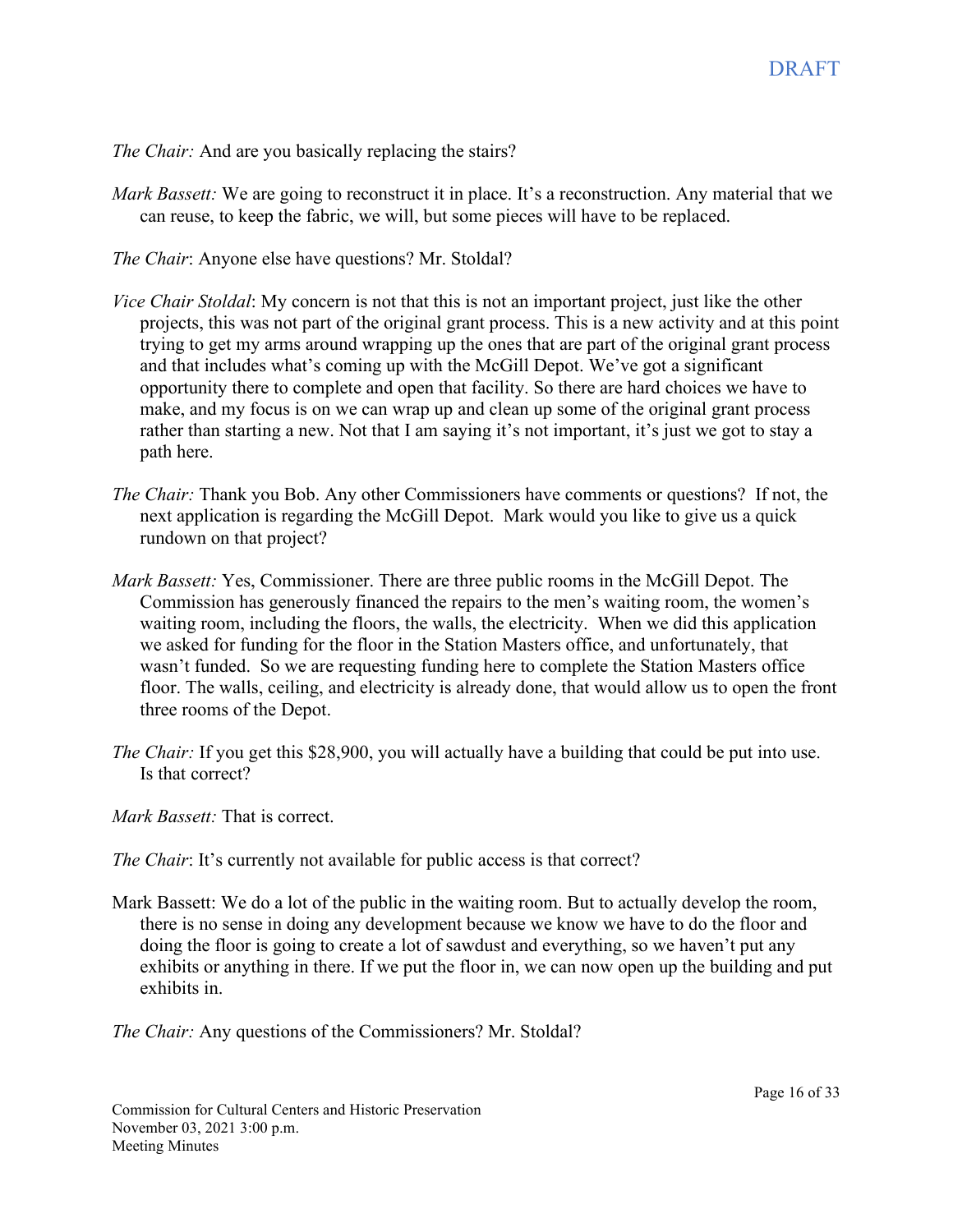- *Vice Chair Stoldal*: Mark, I really appreciate you putting in the photograph of the project with the roof just flattened out and the amount of work that you have done in bringing this building back to life with McGill. The other thing, I added up the amount of money that the State of Nevada through this Commission has put into this building. So if we put this one in it will be about \$865,000. Would that be largest amount going into this building from one agency?
- *Mark Bassett*: It would be the largest amount that has gone into this building from one agency. The foundation itself has put cash into the building and the Great Basin Heritage area has done a couple grants on this building too.
- *Vice Chair Stoldal*: How much do you think has been put into this building total, do you have that off the top of your head?

*Mark Bassett*: No, I don't have that off the top of my head.

*Vice Chair Stoldal*: More than a million would you say?

*Mark Bassett*: No, I don't believe we have put in more than a million. .

*Vice Chair Stoldal*: Okay, so the \$865,000 is probably the largest then?

- *Mark Bassett*: Correct, the \$865,000 from the State is the largest amount invested in that building.
- *Vice Chair Stoldal:* Thank you. If I were to look at that building, I'm not sure that I would have the courage to tackle it like you did. It doesn't look like that is salvageable, so great job Mark.

*Mark Bassett*: Thank you.

*The Chair:* Thank you very much Mark. Go ahead and hang on, I appreciate it. If you haven't had an opportunity to visit the, I'll call it the City of McGill, it's a worthwhile adventure. There is a lot to do and see there. This would be a great add. That is a rundown of all the applicants.

*Vice Chair Stoldal:* One more, we have Goldfield

- *The Chair*: We have Goldfield, I'm wrong again. I can't count. Goldfield has a request in, is there someone from Goldfield on the line?
- *Carla Cloud*: Sorry, I was muted. Would you like me to bring him on? I have John Ekman on the line.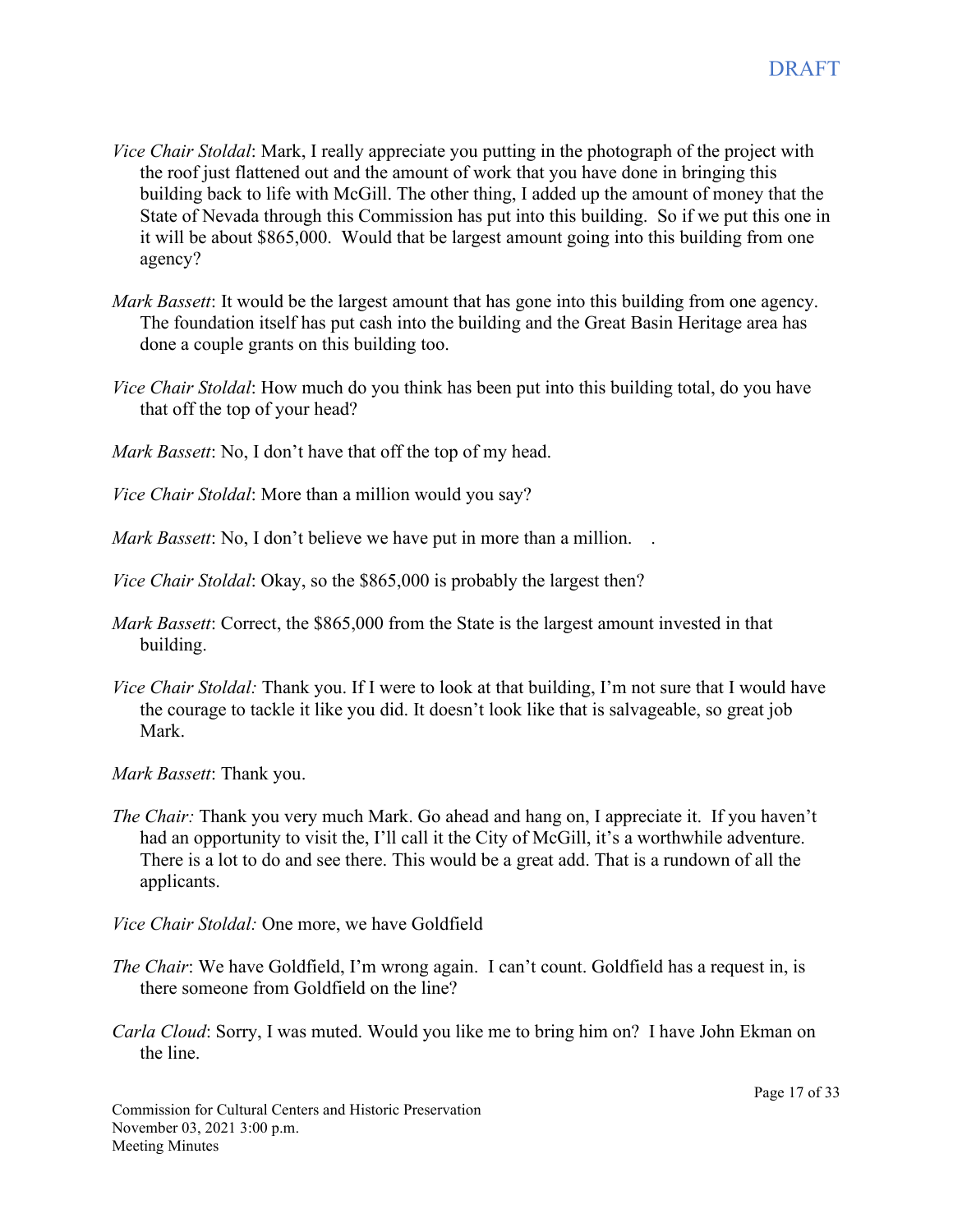*The Chair*: Yes, please.

*John Ekman*: Go ahead John.

- *The Chair*: Hi John, this is Bob Ostrovsky. John could you explain? You've got percentages in here and I am trying to figure out where we are at with this building and what the future looks like in terms of access and so on. Can you tell me about how these dollars will impact your plan?
- *Carla Cloud:* It looks like he is muted and will need to unmute himself.

*The Chair*: John are you available?

- *Carla Cloud:* His phone is still muted; I am not sure. He is on the line though.
- *The Chair*: Until we get him on board, it appears to me, replacement of 23% or 80% of the sloped roof; \$22,000 would do an additional 10%, so were chipping away at the roof. We are not actually completing the roof and staff will verify this was all a part of the original request, but we didn't have enough funds to cover. Is that correct?
- *Kristen Brown*: I was just going to suggest to John that he try to hit \*6 because I think that toggles your mute on and off if you are calling in from a telephone. At least it has for me in the past.

*Rebecca Palmer*: Kristen, could you answer the question the Chair asked?

- *Kristen Brown:* Can you repeat the question?
- *The Chair*: I'm sort of interested in where this project lies long term. This was part of the funding from the last cycle; we actually put money in the roof knowing we were not completing it. Is that correct?
- *Kristen Brown*: Yes, that is correct. Originally they were hoping to do the entire roof at once, but in consultation with their structural engineer, they determined that it would be possible to do the roof in portions since it's a metal standing seam roof. The construction technique of that does allow for different panels, different quadrants I guess to be installed bit by bit, and so however much money they could receive would be a little bit more of the roof slowly working its way around the building.
- *The Chair*: Do Commissioners have other questions until we hear from them. I think you answered my question. Go ahead Bob.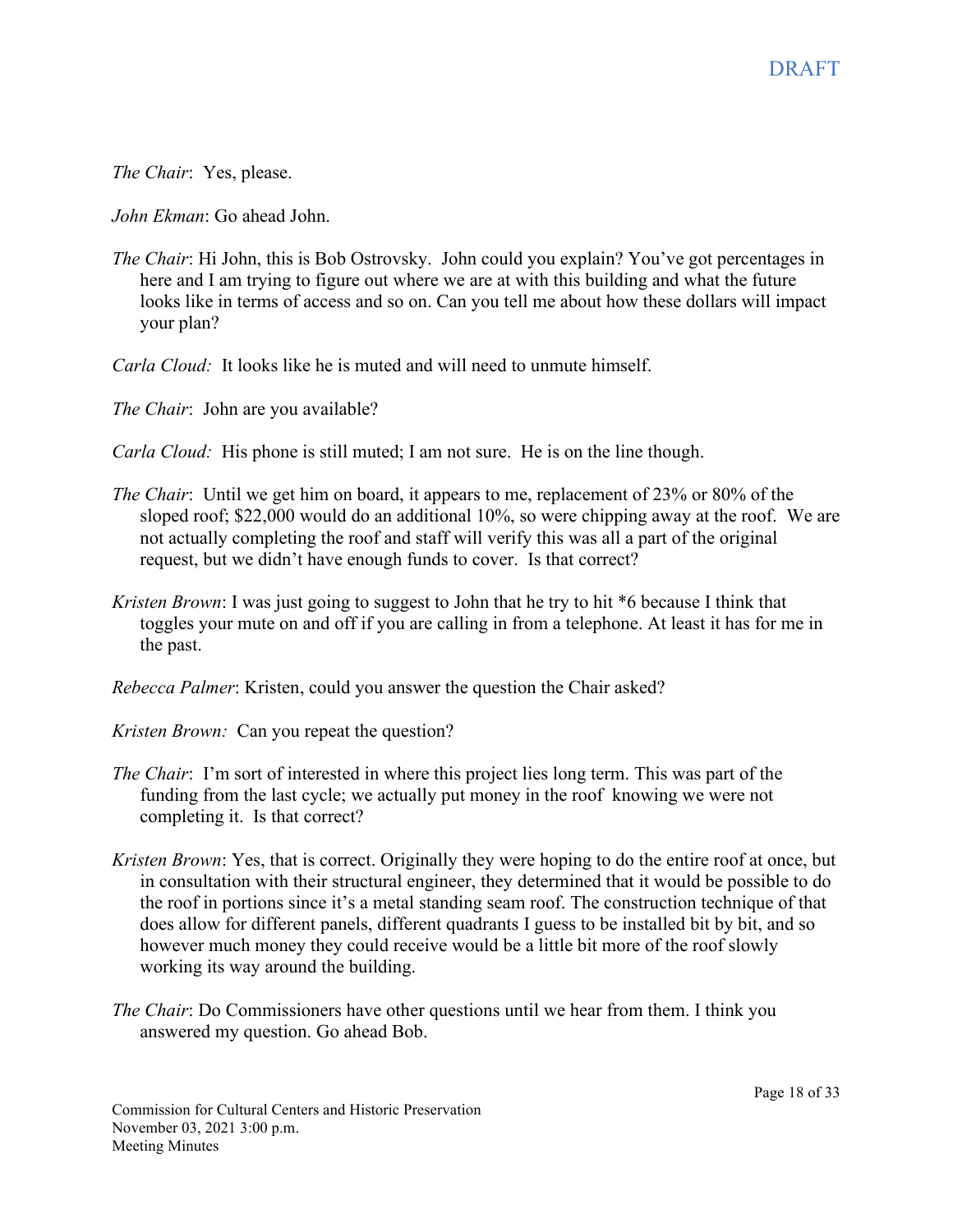- *Vice Chair Stoldal*: To me this fall into the category and continues to follow into the category that I look at roof, foundation, windows, as key to preserve the building that this fall into the category of emergency. With each one of these requests you look at what are the options, and to me there are three options here. The 50,000, the 22,000 and then in the third paragraph, any additional funding would permit more than needing replacement, so it sounds like there is really three, so again, you are cutting things in half. I didn't go with 50, I didn't go with the 22, I found a number as I added everything up, I had a few dollars left over, so I came up with something in the middle rather than picking out the 22 or 50. It was any additional funding category that would help preserve that building.
- *The Chair*: Yeah Bob, when I read it, I thought the 22 was sort of the minimum to do a section, so if John is not available, even if he could send something on the chat line and tell us what he could do with something less than 22. There's 22 which is needed to do the next section of the roof. That's kind of what my question is.

*John Ekman:* Hello, this is John.

- *The Chair:* Yes John, thank you for being on board. The question is, is the 22,000, is anything less than that effective? Or is that the minimum you need to do the next stage?
- *John Ekman*: I never put a minimum on any requests as I come with my hands out. Any amount would help us. It's just that the roof, of course, the structural stabilization; the exterior wall (inaudible) for completion. I have to go on the roof, and the roof is beginning to leak very badly. So of course the more funding we get the sooner we can stop the leakage and the sooner we can go onto the next step. Any amount is acceptable, I just put 22 as a number less than half of 50 just to kind of give your Commissioners something to consider, but we will always accept whatever you may be able to grant.
- *The Chair*: Okay, thank you. Any questions from the Commissioners?
- *Vice Chair Stoldal:* Chair, I wasn't clear. To me there are three numbers here. There is 50, 22 and then there is something in between 22 and 50. I wasn't thinking less than 20, I was thinking somewhere between 50 and 22. That's just my editorial comment. Thank you.
- *The Chair*: Okay, thank you. Other Commissioners?
- *Commissioner Ortlipp*: I kind of follow that thinking that roofs fall into that emergency category because in some respects if you fix the roof then you are going to mitigate any further damage to the property, so that's one of those things you might want to invest in now, because in the future if you continue that water damage, we are going to have rounds of requests in future years for things that could have been fixed now to kind of mitigate that. So I kind of fall on that thinking.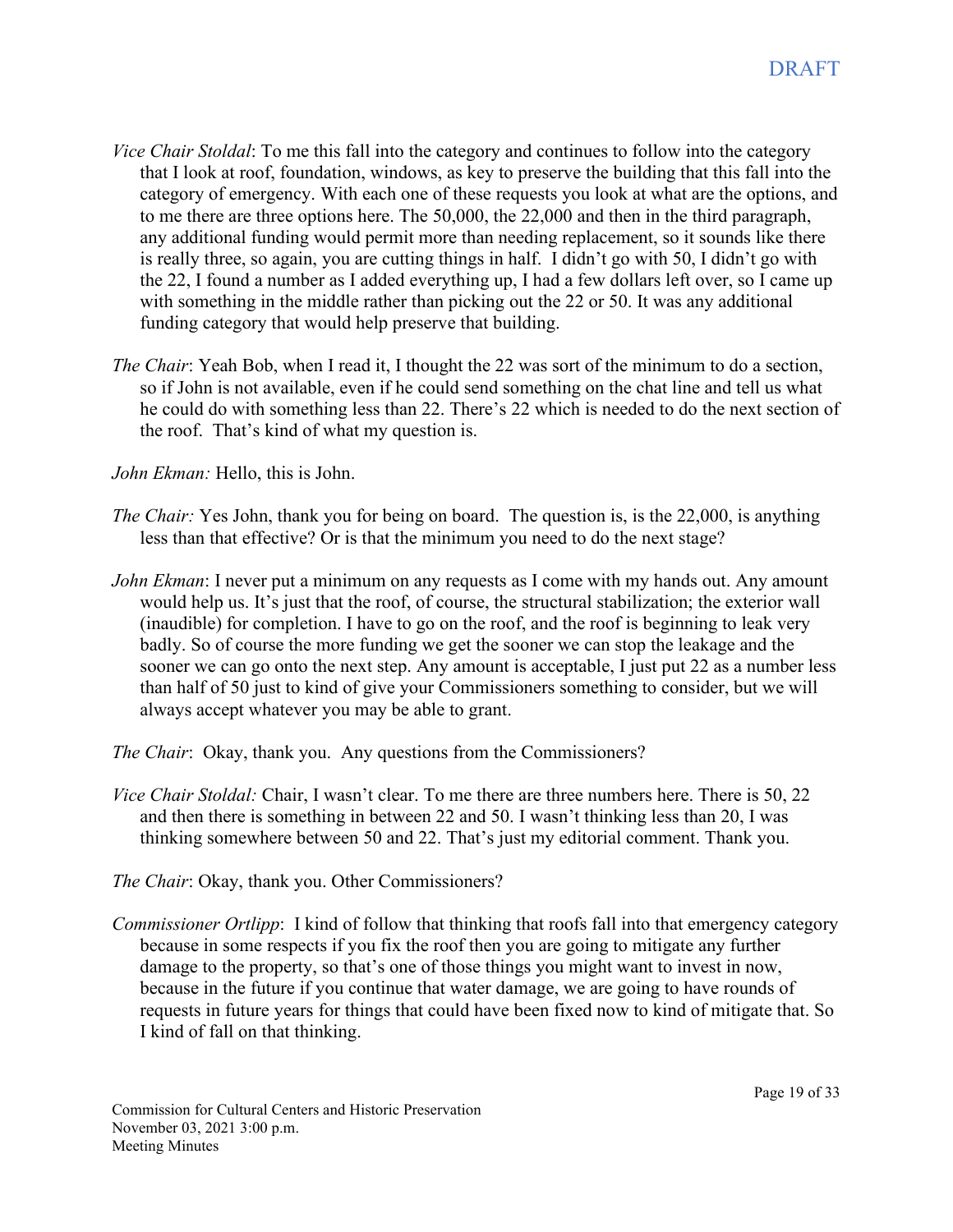- *The Chair*: David, this is Bob Ostrovsky. I think the Commission over the years, as Commissioner Stoldal has pointed out, roofs and foundations are important from keeping the structures from further damage and I think the Commission has put a lot of focus on roofs and foundations in their effort to find dollars in future cycles to do interior work and that sort of thing, so I agree with you, roofs are very important. Other comments or questions?
- *Vice Chair Stoldal*: Just a thought, is Comstock on the line yet? If not maybe Rebecca or Kristen can answer a couple of questions?
- *The Chair*: It looks like we will have to go with staff Bob.
- *Vice Chair Stoldal*: In going over this process, my understanding is that NV Energy's estimate was \$10,250 and that was short, so they need an additional \$2,500. In addition, a single power pole appears seems to be the heart of the second part of the request for \$4,900, so the decision apparently is that their contractor can put up that power pole cheaper than Nevada Energy. Is that the correct reading of this?
- *Kristen Brown*: Thank you Mr. Stoldal for that excellent question, and I am not sure I can answer it based on the submission from the grantee. I think that maybe they did have to use their own contractor. I don't know. I apologize.
- *Vice Chair Stoldal*: I think that is just some sort of deductive logic there that they are able to do it, it sounds like cheaper that NV Energy. What is NV Energy actually doing? I couldn't find the original grant request. What are they doing to get power, which is important to this facility, and I am going to support it, but I just need to understand, are they running cable? Are they putting in a power generator somewhere? Do we know exactly what they are doing?
- *Kristen Brown:* They are bringing power from wherever it terminates through the property, closer to the building in order to supply power to the building. If you would like to know more, I could go back through the original application to see how exactly she worded that?
- *Vice Chair Stoldal*: No, it was more that all of these are learning experiences and opportunities to better understand somethings. I think the grant is clear, I was just looking for additional clarity, thank you. Its fine.
- *The Chair:* Any Commissioners have any general comments before we talk about how we would like to proceed? Normally each Commissioner would fill out a budget, we would submit the budget to staff, they would do some calculations and we would try to then find consensus on these projects. We could do that, or we could go down each project individually and try to get a consensus number and then try to come back and balance when we go over or under budget, which might be an easier way to do it in this environment. As difficult as it is and as late as it is in the day. I would like to try and do that. Start with A., which is the White Pine Community Choir and ask the Commissioners their opinions about what they would fund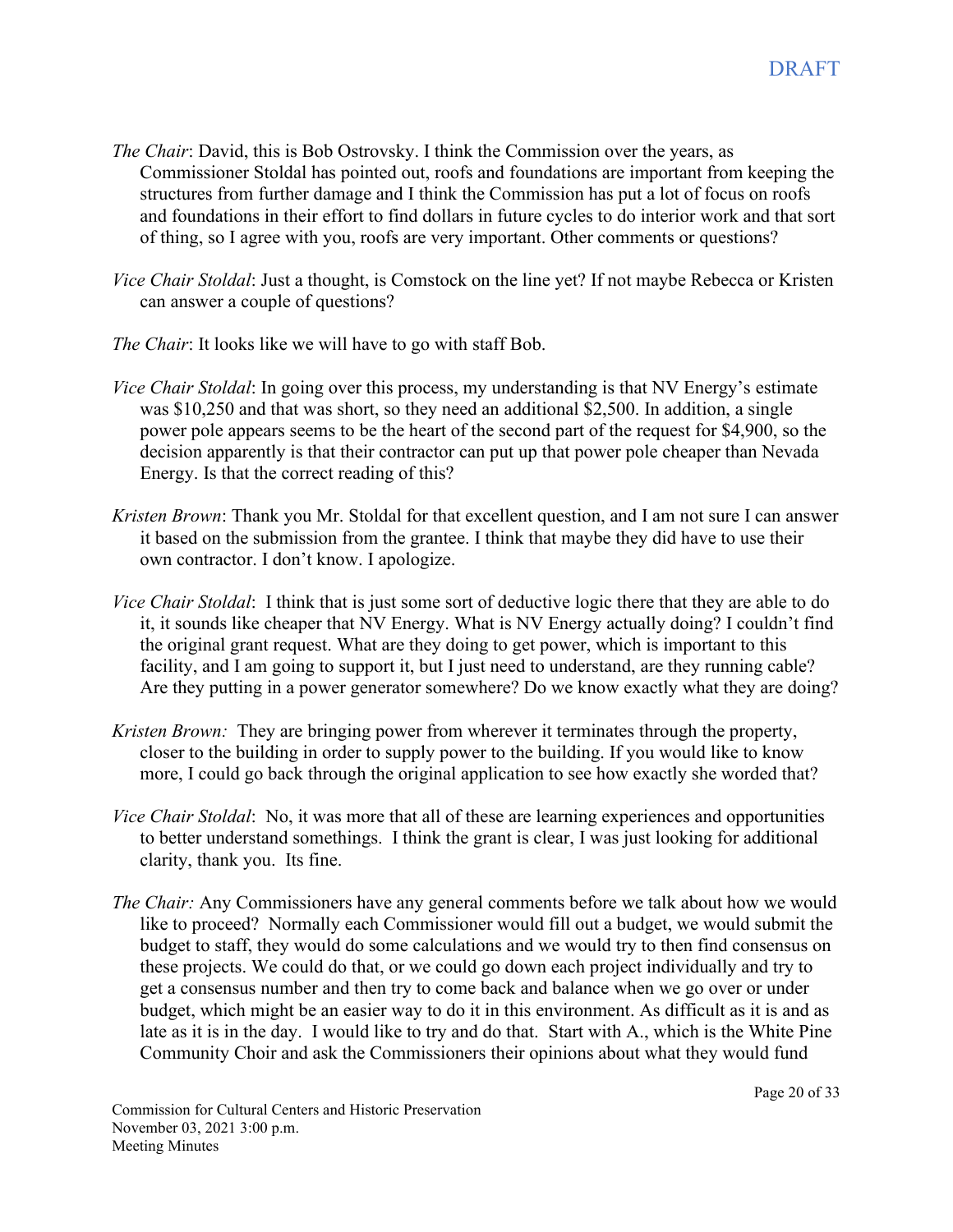from zero to the total grant amount. How do you feel about the White Pine Community Choir Association request?

*Vice Chair Stoldal:* I'm at \$35,500

Commissioner Olmstead: I had the same.

Commissioner Rappa, I had \$12,000

The Chair: I guess the choice appears to me that you fund the whole thing or the design phase only. Is White Pine still available, Susan? Do we know if she is there, staff?

Carla: Go ahead Susan. You will need to unmute yourself.

Susan Wetmore: Hello, this is Susan Wetmore.

- The Chair: Susan, if we were to fund the design phase for example, what would that delay cause if you had to come back in the next grant cycle and ask for installation money?
- Susan Wetmore: It's hard to tell. You know the design phase is critical for the next phase of that electrical project to move forward. We have a long road ahead of us. There is an ADA access, but we also have masonry that we are going to be addressing down the road, and the interior. I have to be honest; we would fundraise and try to raise the money and as we work through the phases, we would hope to fund the additional updated electrical service, but we would really appreciate getting at least the design phase services because we know how important it is to have a plan before we go forward with any fundraising.
- The Chair: Okay, good. Thank you very much. So we have got with the White Pine case we have two options, either got design or complete. We could come back to that; we have two numbers to consider. Does anyone have any comment about the Fourth Ward School?

*Commissioner Rappa:* I had it at \$15,500.

Stoldal: Also \$15,500.

The Chair: Anyone else have a number? The Chair also put in at \$15,500. It's obvious that we are not in a position to fund the entire requests. Not unless we are willing to forgo a lot of other requests that are in front of us. Any other Commissioners have feelings about it?

Commissioner Ortlipp: I concur with \$15,500 as well.

*The Chair*: Thank you, David. Alright, I will plug it in at \$15,500 at the moment. Understand that nothing is complete until we are done. We may have to go back and add or subtract. The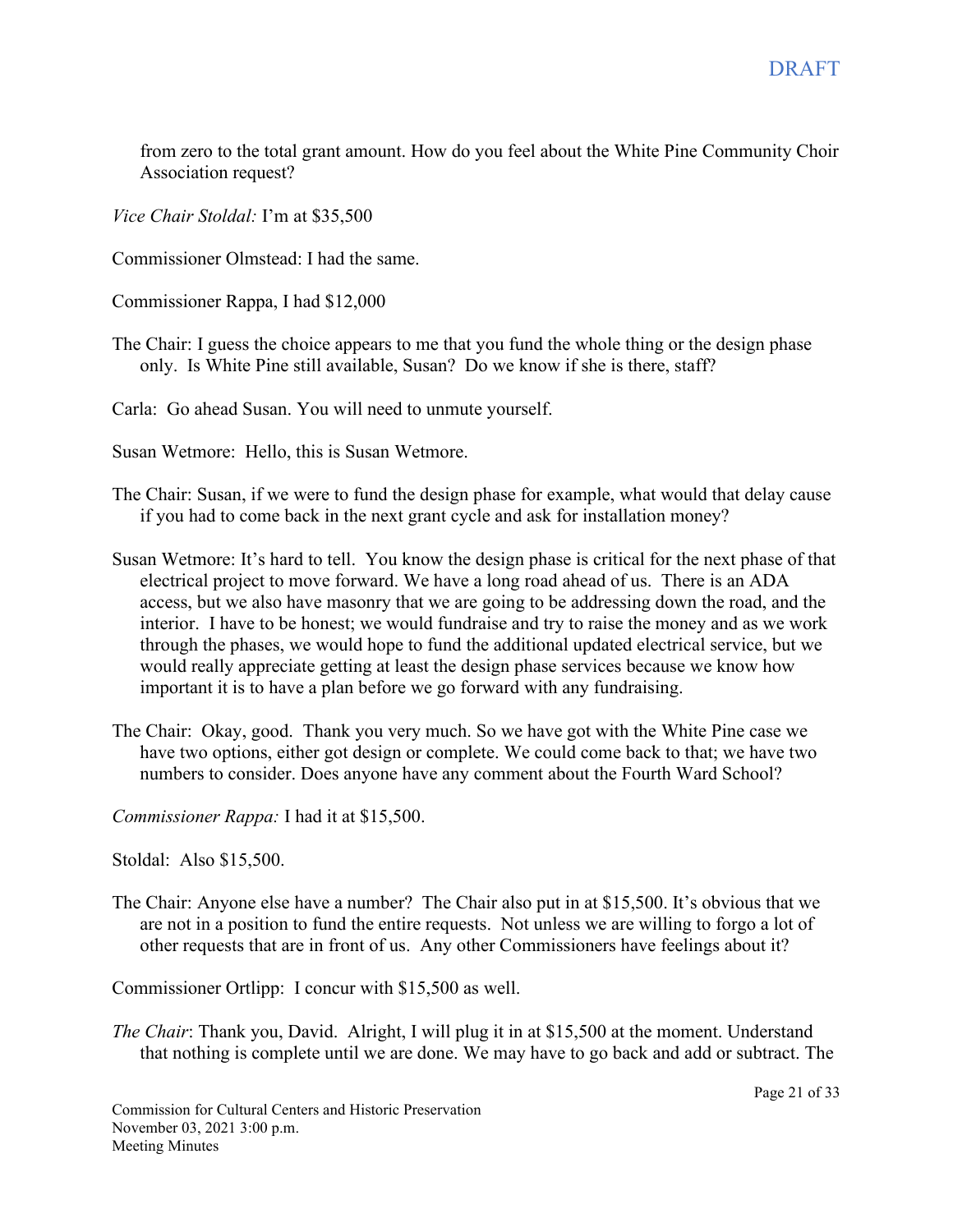next item was the Comstock Cemetery, and they had requested \$13,950. Do Commissioners have suggestions about how they would like to fund this?

*Vice Chair Stoldal*: \$7,400.

*Commissioner Rappa:*: \$7,400.

*Commissioner Olmstead*: I had \$13,950.

*Commissioner Ortlipp:* I had \$13,950 as well.

*The Chair*: And the Chair also was suggesting full funding for this project, \$13,950. I thought it was reasonable. So we've got a range there from the \$13,950 to \$7,400. Let me get this written down properly. We talked about Fourth Ward School, right?

*Commissioner Rappa:* Right, we are on Eureka Restoration now.

The Chair: Okay, Eureka Restoration. That request was for \$24,679. Commissioners, how do you feel about that request? What did you have Bob?

*Vice Chair Stoldal:* I put down \$24,700

*Commissioner Rappa:* I had full funding as well.

*Commissioner Ortlipp:* I concur with full funding as well.

The Chair: Any other Commissioners. Alright, Brewery Arts Center. Their first application for the skylights and the floor.

*Vice Chair Stoldal:* I just put in the \$2000 to wrap that project up and did not add the new project in.

*Commissioner Rappa:* I had \$2,000

Commissioner Ortlipp: I concur with \$2,000 as well.

*The Chair:* The second Brewery Arts Center request?

*Vice Chair Stoldal:* I put in \$6,200.

*The Chair:* Any other Commissioners have a recommendation? I also suggested the \$6,200, option 1. I would like to give them more money, we just don't have more money to spread around. At least not in this cycle. Any comments? I will leave it at \$6,200 right now. Fallon?

*Vice Chair Stoldal:* \$29,300, full funding.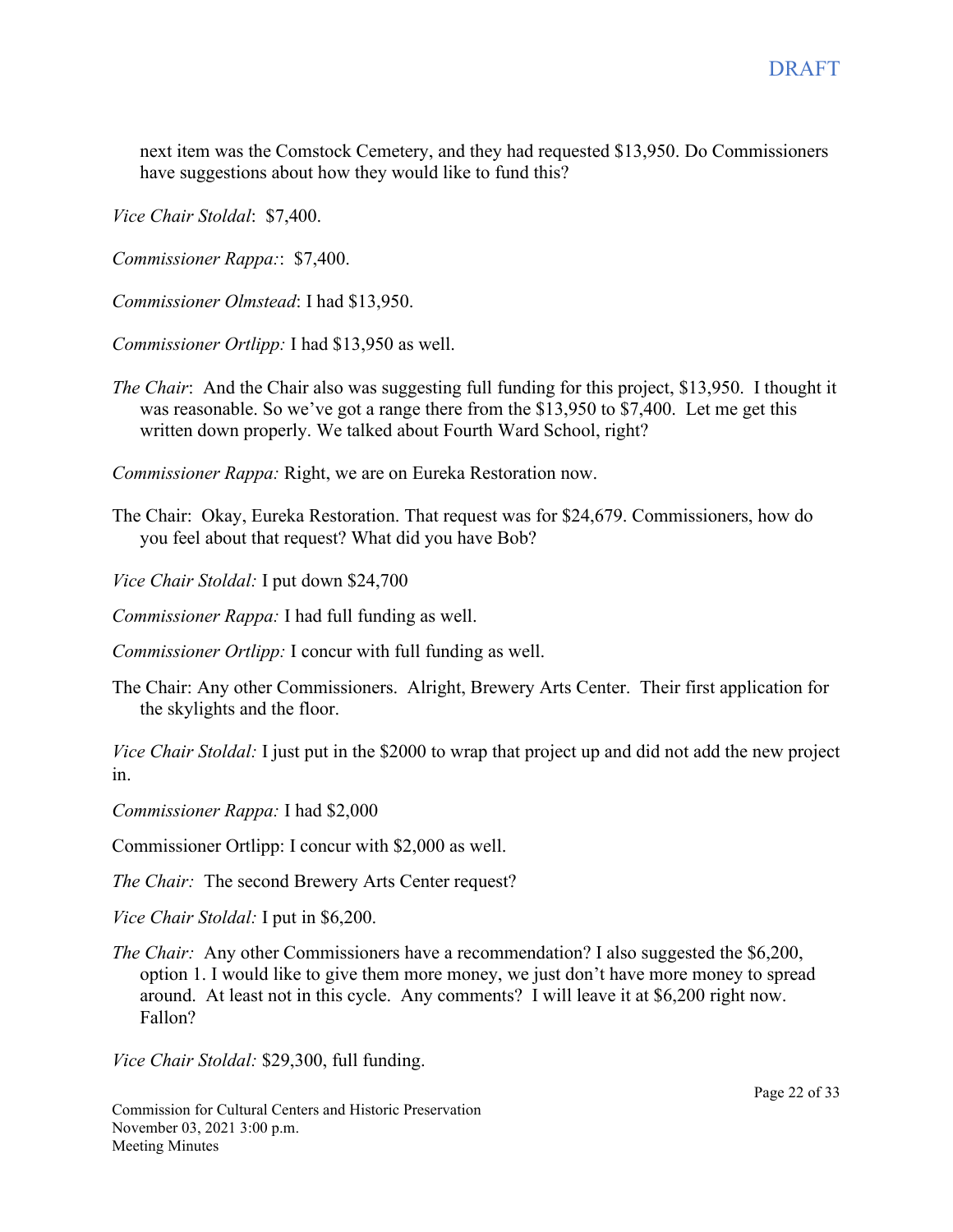*Commissioner Rappa:* Full funding

*Commissioner Olmstead:* Agreed

*Commissioner Ortlipp:* I concur with that as well.

*Vice Chair Stoldal:* St. Mary's?

*Commissioner Rappa:* I had \$11,887

*Vice Chair Stoldal:* Same, I wrote down \$11,900.

*Commissioner Olmstead:* The same.

*The Chair:* I just rounded it up to \$12,000

*Commissioner Ortlipp:* I concur with that as well.

*The Chair:* Northern Nevada Railroads first request, it is item I. Any comments?

*Vice Chair Stoldal*: It's a new project for me, so I did not put in any funds for it right now. We will look for it when it comes back again.

*The Chair:* Do other Commissioners have comment?

*Commissioner Rappa:* I agree with Commissioner Stoldal.

*The Chair:* Anyone else?

*Commissioner Ortlipp:* In general I concur. Anything that was existing takes priority over a new application.

*The Chair:* How about this second request from them having to do with the McGill Depot?

*Vice Chair Stoldal:* I've got full funding at \$28,900.

*Commissioner Rappa:* I have full funding as well.

*Commissioner Ortlipp:* I concur with that.

*The Chair:* I also had full funding. Which leaves us last with Goldfield.

*Vice Chair Stoldal:* Goldfield, I've got \$38,600.

- *The Chair:* I guess my comment is, I have a balancing number. I'll give them what I can balancing against all the other requests. My minimum was \$22,000, but above that would be okay too.
- *Vice Chair Stoldal:* Bob, that is what I did. My minimum was \$22,000 and I was looking to see if we could; so I think the question now is really between White Pine; well…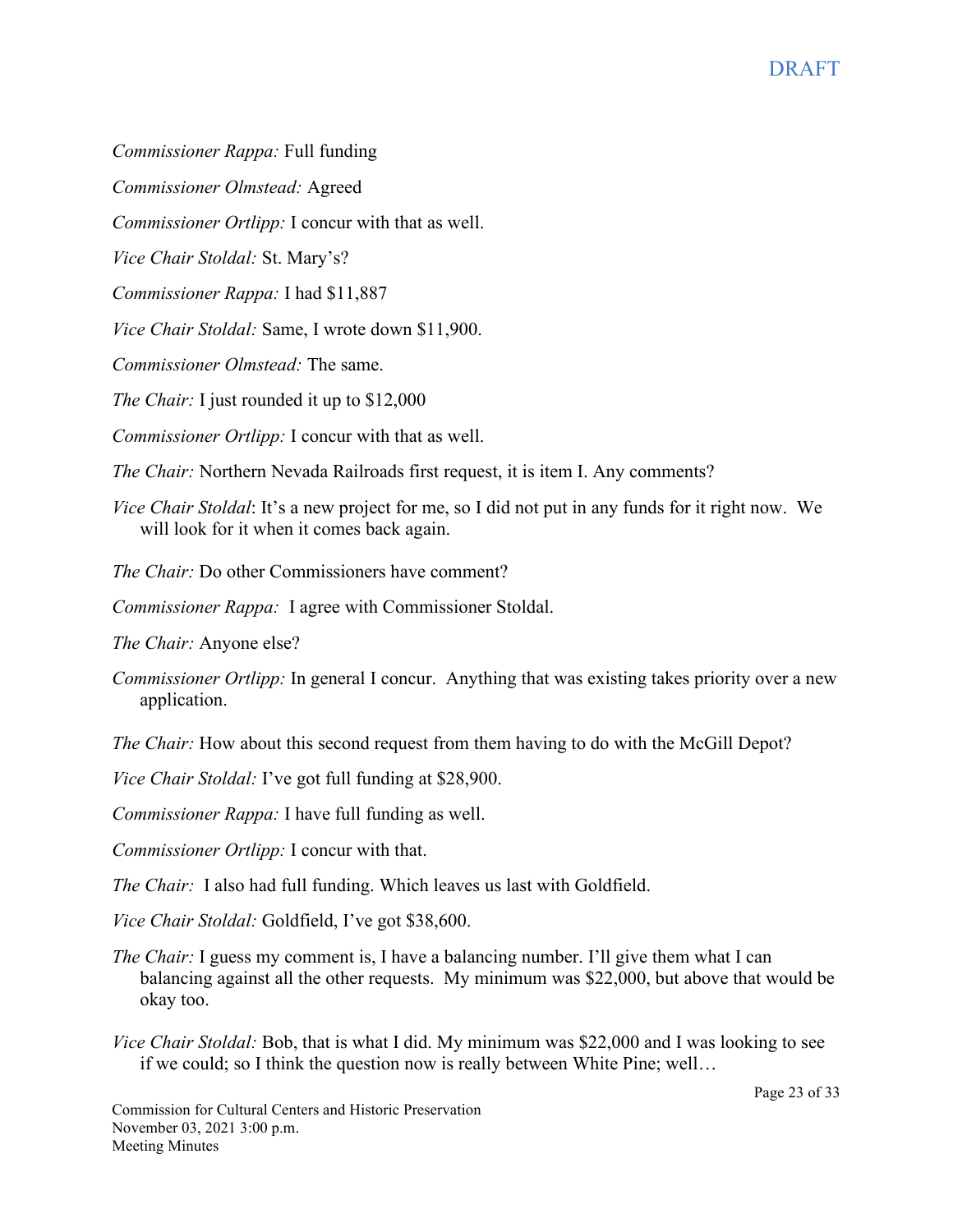- *The Chair*: We have a little difference in White Pine. Let's go back to White Pine quickly. The choices there were fund the full project or fund the design phase only and encourage them to come back in the next grant cycle, but I understand the need. So let's open that for discussion.
- *Commissioner Ortlipp*: My concern there, is, the \$25,000 is a kind of guess. But I think that the design phase is crucial because it might identify costs in excess or less than. The \$25,000 is kind of a guess right now. It's hard to hang your hat on that and fund the amount that hasn't been determined yet.

*The Chair:* Any other commissioners?

*Vice Chair Stoldal:* Let's bring them back online.

*The Chair:* Sure, Susan?

*Susan Wetmore:* Yes.

*The Chair:* Go ahead Bob.

*Vice Chair Stoldal:* The issue here is that clearly the design phase is a dollar figure that we can put our arms around. It would be nice to get this taken care of. How firm is this \$25,000? Cause it's got, quote, at a minimum afterwards. Or are you saying \$25,000 and you are going to raise whatever it takes?

*Susan Wetmore:* Could you ask the question again please?

- *Vice Chair Stoldal:* Sure, the \$10,500 for design is a pretty locked in number. The question though is, the number two which is \$25,000 to install, but it says, "at minimum". How firm is that 25?
- *Susan Wetmore:* What PK's proposal says, and they went into some detail, and I don't understand all of the language means. I know that we would have a good start if we could get some of the money toward the wiring of the upgraded service for that elevator. I'm sure it's not firm, like we didn't get an itemized budget. We got the estimate.
- *Vice Chair Stoldal:* Thank you. Let me jump back in here. How much money do we still not have allocated?
- *The Chair:* I'm in the process of trying to add it up Bob.
- *Carla Cloud:* I am filling in an excel spreadsheet as you guys go, and I just wanted to see if I can confirm, I missed what you said for St. Mary's on 1-12?

*Vice Chair Stoldal:* It was \$11,900.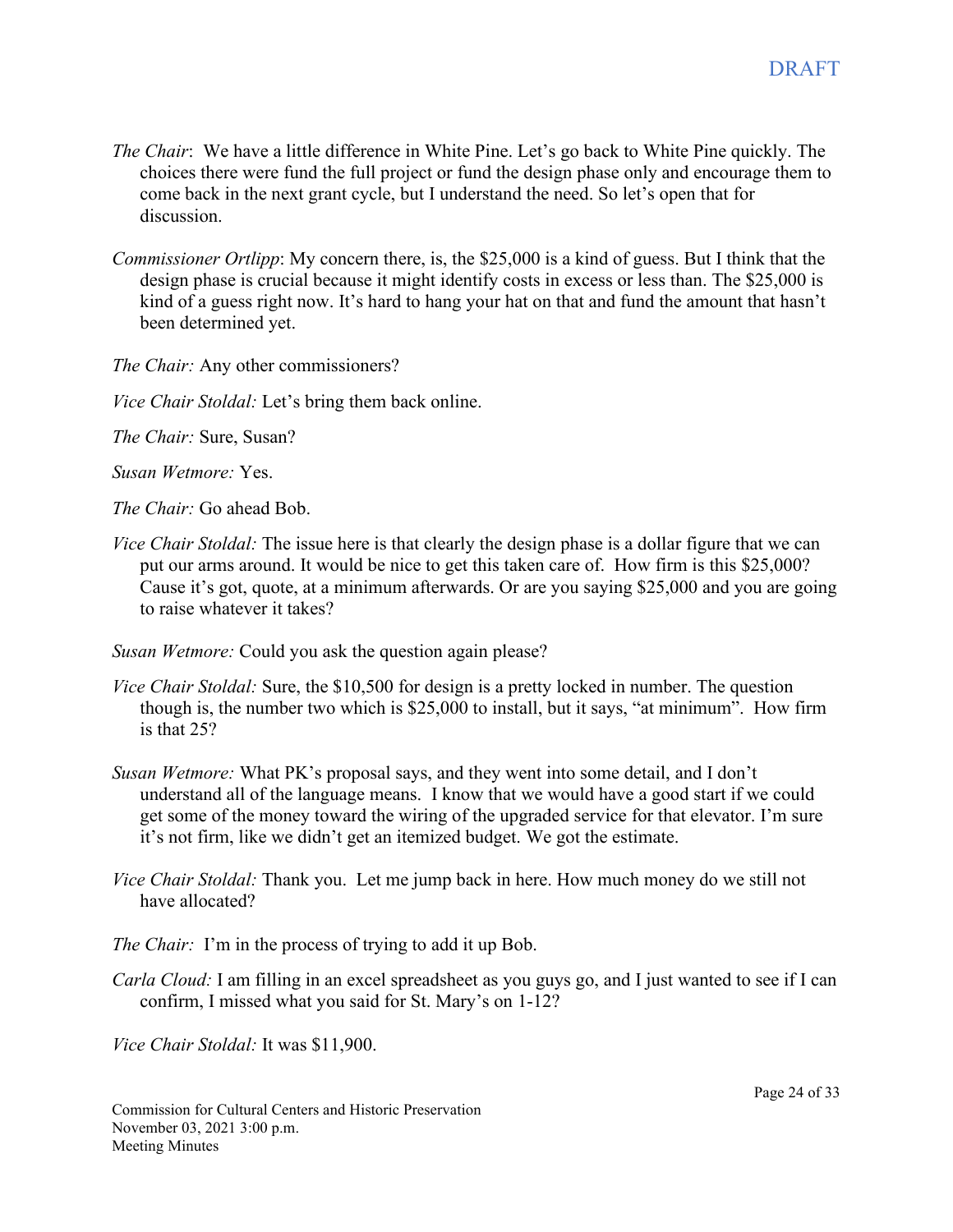*Commissioner Rappa:* Or you can just put \$12,000.

*The Chair:* \$12,000, yeah.

*Carla Cloud:* Okay, and for 19-17?

*Commissioner Rappa:* I think we agreed there was no funding.

*Carla Cloud*: Okay, that is what I have here and then you were doing the full funding for 18 correct, the \$28,876?

*Vice Chair Stoldal:* Yes

*Commissioner Rappa:* That is correct, yes.

*Carla Cloud:* What I have with plugging in \$35,500 for White Pine and going along with everything that you have said, I'm at 190,005.

*Vice Chair Stoldal:* How much did you plug in for Goldfield?

*Carla Cloud:* One moment, I will share my screen with you. Goldfield, I have put down \$22,000 as you guys have said.

- *Commissioner Rappa:* I guess I am more inclined to pay the \$12,000 for White Pine and give Goldfield the balance to put them up a little higher.
- *Vice Chair Stoldal:* Let me ask a question though, with everything the way it is right now, we are at 190 so we still have \$10,000 and we potentially could do White Pine still at \$35,000 and put Goldfield \$32,000?

*Carla Cloud:* Yep, you would just need to take off \$5 sir.

*Vice Chair Stoldal:* I am satisfied with the way it looks.

*The Chair:* Mark Bassett has to give up \$5. He gets \$28,871.

*Carla Cloud:* Okay, there you go.

- *The Chair:* So there is the proposed budget. I would open it to the floor, any Commissioner that would like to comment about any of these proposals? Hearing none, I would like the opportunity if anyone needs to make comment from the public before we make motion and a vote. Actually I will make a motion first. Does someone want to move to adopt this proposal?
- *Attorney General Anthony Walsh:* Before the motion is made, I would recommend reading that full proposal into the record in case the screen share was not recorded. Sometimes that doesn't come into the recording the same way chat does not. If we could read that total, I would appreciate that for the record.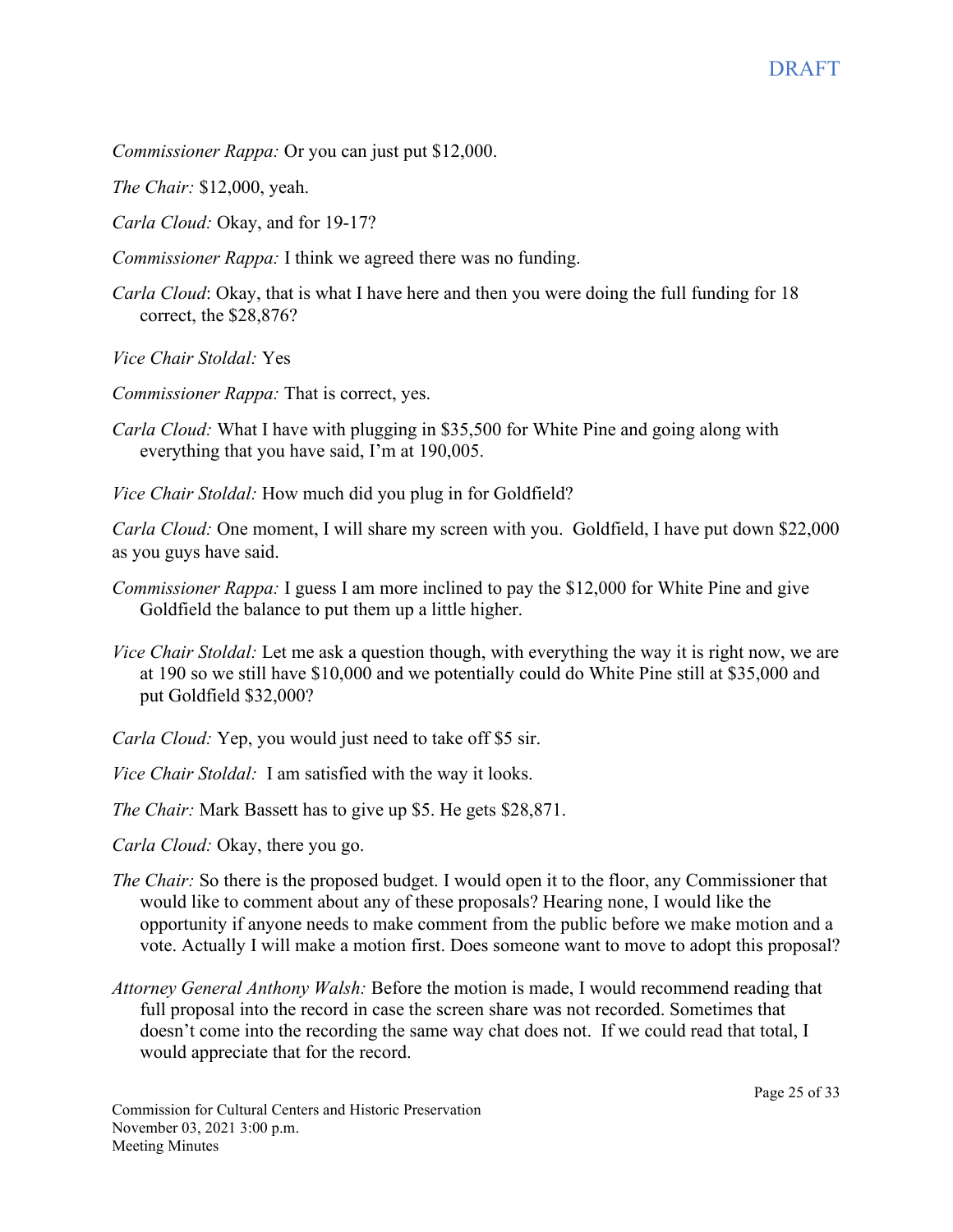*The Chair:* Could staff read the proposal please into the record.

- *Carla Cloud*: Yes, sir. We have White Pine, 19-01 at \$35,500. 19-02 for \$15,500. 19-03 is at \$13,950. 19-04 is at \$24,679. 19-07 is \$2,000. 19-08 is \$6,200. 19-09 is \$29,300, 19-12 would be \$12,000. 19-17, zero. 19-18, \$28,871, and 19-20 \$32,000 for a total of \$200,000.
- *Vice Chair Stoldal:* I would like to make a motion that we accept the numbers that were just read for the third round of the grants.

*The Chair*: Is there a second?

- *Commissioner Olmstead*: I second
- *The Chair*: We have a motion and a second. Are there any members of the public that would like to make public comment at this time? Now would be the appropriate time. If you are on the phone or Zoom, please indicate to staff.

*Carla Cloud*: Yes, I believe Mike from the Brewery Arts Center would like to make a comment.

*The Chair*: Fine, Mike please, introduce yourself.

*Mike Wiencek*: This is Mike Wiencek, director for operations at the Brewery Arts Center and it's not so much a comment before your vote and all. It's more of an appreciation that we would like to express to the Chair, the Commissioners, and the staff. We are so thankful for the funding and the support we received from SHPO to accomplish these upgrades. It's made an immediate and drastic impact on our two block campus, that as you know consist of two buildings built in the 1860's. Kristen and Carla have been so knowledgeable and helpful and very patient as I am learning all of this. Our artist's, students and performers are so motivated by the new lighting and upgrades. We really appreciate all you do for our communities.

*The Chair*: Thank you, any other public comment? Hearing none.

#### **Motion passed 5 Yea, 0 Nay**

*The Chair*: Applicants, I want to thank you for taking the time to submit your proposals for Round 3. Please don't forget we have another round coming and we look forward to seeing your applications. I think you heard from the conversation, these are all worthy projects and hopefully we will have a little bit bigger budget going into the next cycle and we can give further consideration to these requests. They are very important, these are very important buildings and have taken enormous amounts of community support which is what the intent of it all was and I think it's been very successful, so thank you very much. That leads us to item 7, discussion, and possible decision to any remaining funds; that is what we did actually, was we actually redistributed the funds.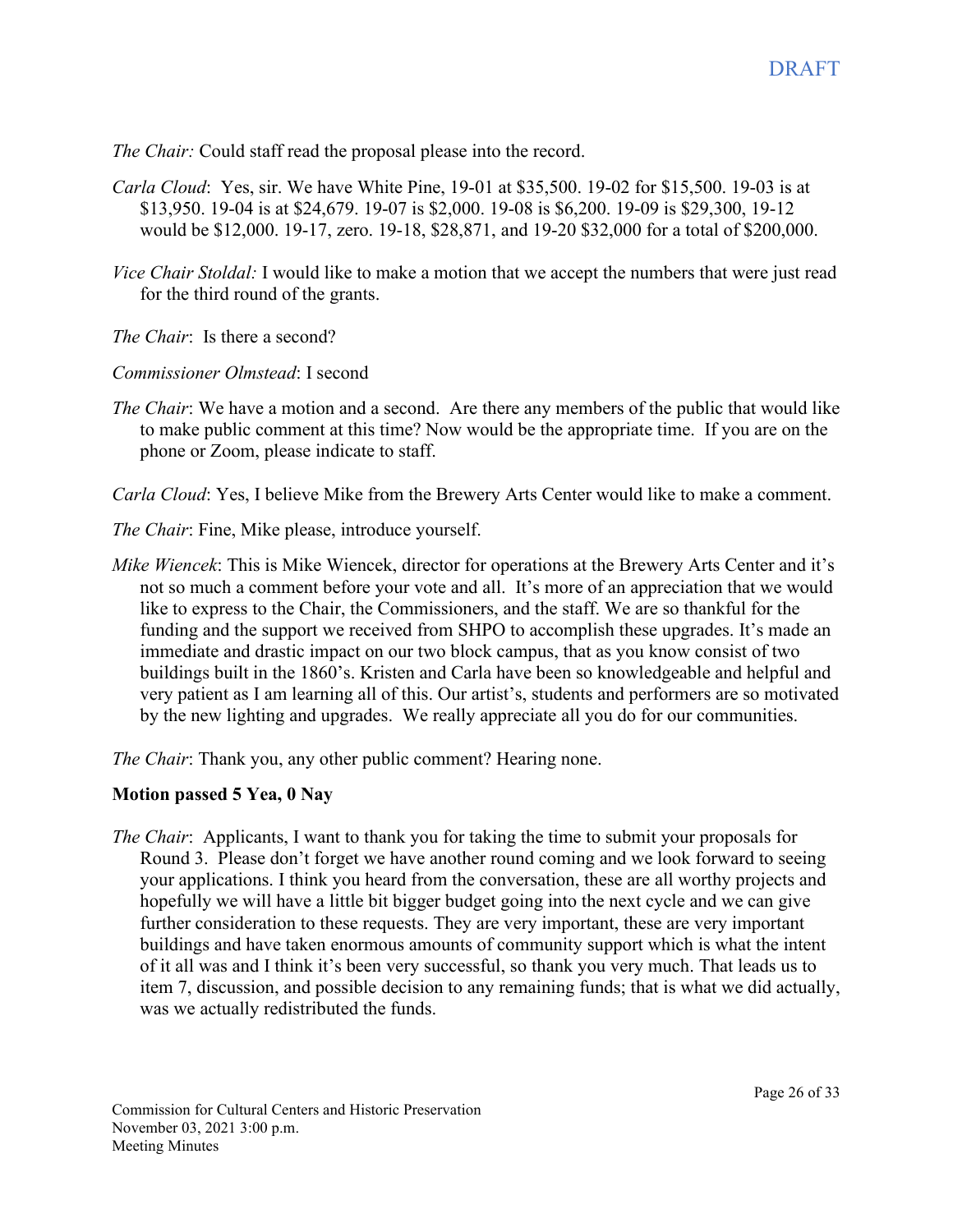# **8. Review of the Western Missionary Corporations request to modify their grant (CCCHP-19-25) to redirect the entire grant award scope of work and budget of \$165,000, from Roof Replacement to Architectural and Engineering services. (FOR POSSIBLE ACTION)**

- *The Chair:* The Chair felt this change was so significant, that it required full review of the Commission. Could staff give us a little background please?
- *Rebecca Palmer:* I'll be happy to give you a summary. This particular grantees advisor for their grant, has withdrawn their support for the program due to staffing issues at their home base in Las Vegas. As a result this grantee has taken step back and decided they need to reevaluate what the building might need. This whole discussion occurred in the last two weeks. I would characterize this proposal, not as a complete proposal, but as a request to the Commission to consider in principal whether the Commission would agree to modify a grant originally proposed for construction, in this case, roof repair and replacement, and move the entirety of the grant to construction design documents. It's really a matter of, in principle, would this be an acceptable change? I recognize with a very quick turnaround; the grantee's have had, and the very recent discussions about loosing their support for this grant and having to reevaluate what they are going to do for their building. But this proposal is incomplete. One of the possibilities could be that the Commission simply says whether or not they agree in principle to make this very drastic change from a construction project to a construction document project and you could request, if you so desired, to have the grantee come back with more details when they are available.

*The Chair:* Thank you Rebecca. Commissioners have questions of staff or comments?

*Vice Chair Stoldal:* I would actually like to move forward and make a motion and we can hopefully discuss that motion.

*The Chair:* You're free to make a motion.

*Vice Chair Stoldal:* As Rebecca said, this is asking the Commission to accept the radically changed grant from a construction project to a development project. My motion would be to accept the concept of moving from the capital construction project, repairing the roof. However, this concept as Rebecca just addressed, was just really created over the past couple of weeks, is incomplete. If the Commission is going to accept this change from an actual roof construction to the creation of construction documents, it should also include a priority list and supporting construction documents. What's not in there is the development of, there seem to be two buckets; the first bucket where their timeline is to create these construction documents, and I think we should request a priority list, the roof or whatever, and then the proposal then jumps to they are going to negotiate with a contractor and then they're going to oversee the project. I think what's missing in the middle there is getting the funds. I would personally support the planning, development, the construction documents, and a priority list, but I would suggest we need some supporting specifics in the documents as to what they are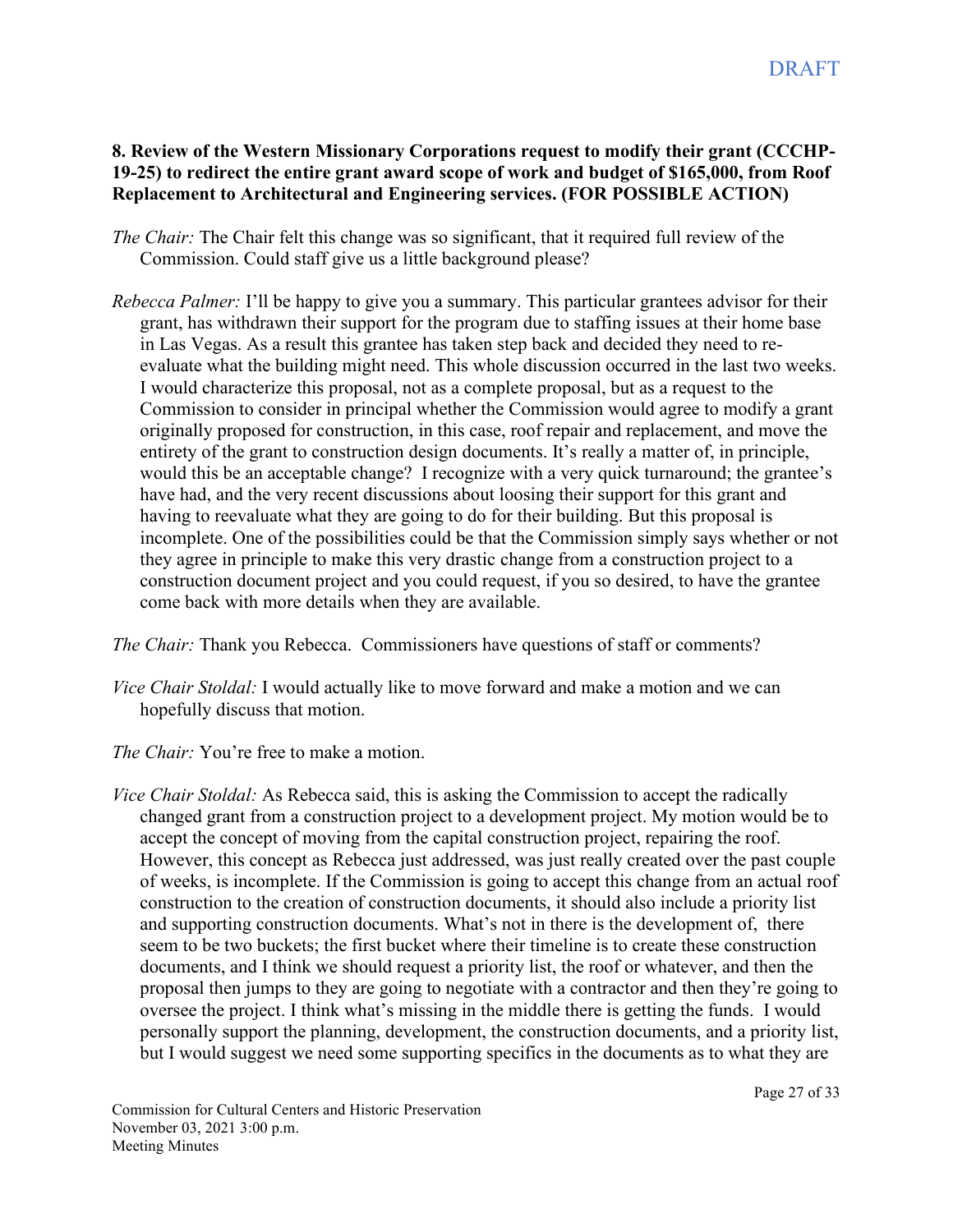going to do. We were told, this Commission has been told now at least twice, if not three times, the roof is in bad shape. Even on the churches website it says that the roof is in bad shape. So now we are saying the roof is not in bad shape? I don't know, but what I do support is my motion would be to accept this concept, however we would ask them to come back with a very specific plan with quotes, with estimates, with bids. Who is going to do this work? I really like planning documents. We could move forward and here is a plan to move forward. I thought we had those with the church, but apparently we didn't have that, we had a building assessment, but it didn't have a priority list and those kind of things, so I would just ask them to come back in a meeting, maybe 60 days, mid-January. In the meantime also, there is another little asterisk in there. I would suggest they sit down with staff and see which administrative costs in fact are not allowed. I think there is a real challenge there with some of the language. So my motion is, accept the concept, but not accept the dollar figures until there is more details. And I will say, and please don't anyone take offence. We granted \$165,000 to fix the roof. They are now suggesting that the development plans are going to cost an identical \$165,000. It seems that those numbers shouldn't match exactly. Hopefully they will come back in 60 days with a well thought out development plan. That's my long winded speech.

- *Then Chair:* Mr. Stoldal, you are suggesting a motion that we would basically ask the Western Missionary Museum Corporation to continue their study and bring us a more detailed budget and request?
- *Vice Chair Stoldal:* Yes, give them 60 days.
- *The Chair:* Because the alternative is that money comes back to the Commission and we redistribute it, so your saying put the money aside basically for right now but ask for detail from them on how they intend to spend this money. What the documents would contain, what they would look like, and a full budget.
- *Vice Chair Stoldal:* One little asterisk is more of a question; I would ask Rebecca. Do we have time to do that? Is the clock ticking on spending this money and if it is, so we need to redirect the funds now or do we have time to let them come back with a real plan?
- *Rebecca Palmer:* All of the funding agreements right now expire in May 2022. However that is because we set up the funding agreements to be 18 months in length. That gives sufficient time for staff to wrap all of the activities up and make sure the funds are expended and then avoid arbitrage fees, which we have been successful since 1993 to avoid arbitrage, which is not true for all of the other bond programs. However the IRS allows 24 months, 2 years, or 3 years for the bond proceeds to actually be spent. So there is additional time that we can add to these funding agreements, and we will probably have to do that because several of our grantees are having trouble either finding contractors or scheduling work around the seasons. Particularly in Northern Nevada. So, it is very likely that the Commission will have to meet sometime in the Spring, probably in January or February to do several things, one of which is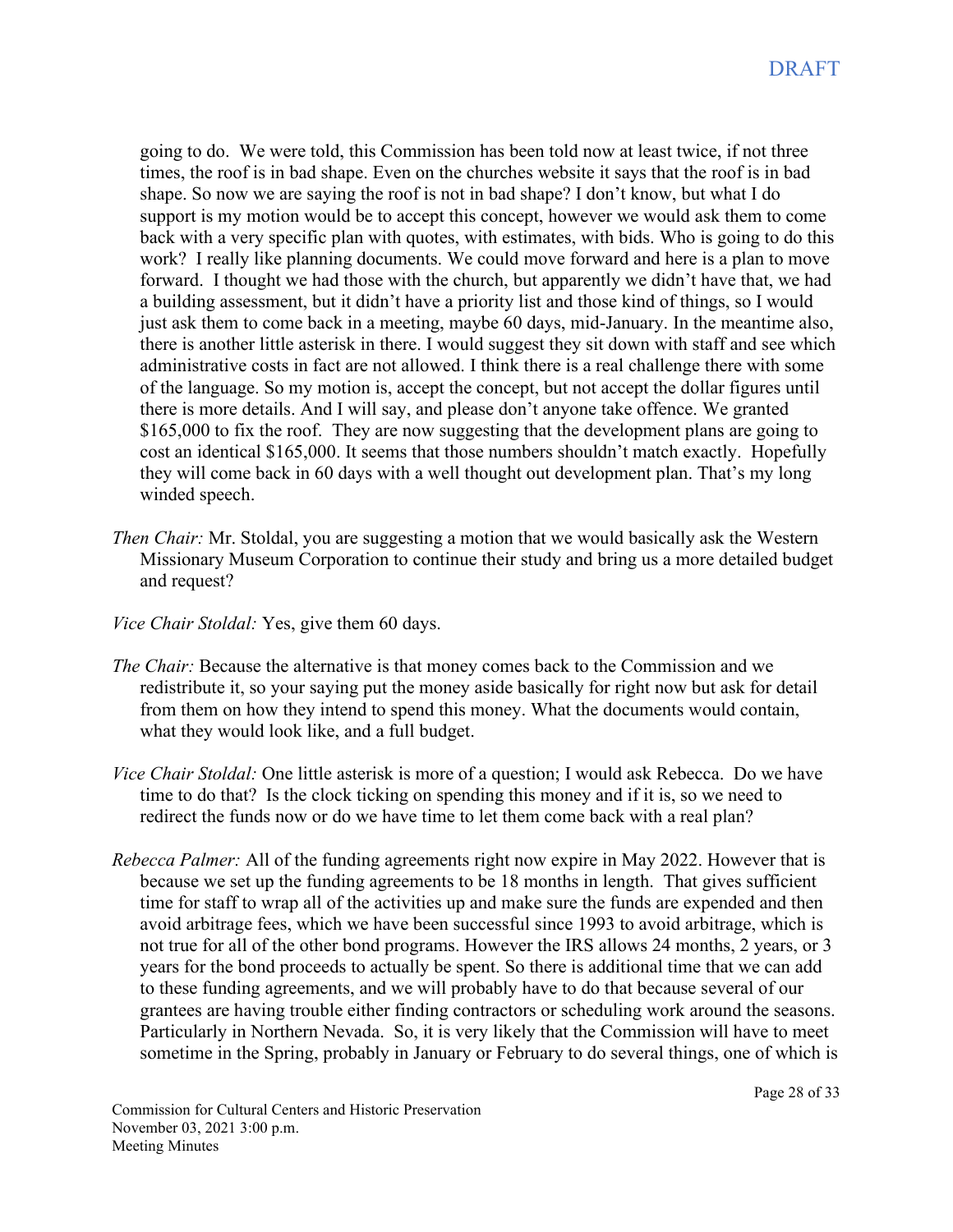to consider extending the Funding Agreements that need to be extended for those grantees who need additional time due to Covid-19 related issues. They will also have to request the sale of bonds for a Spring bond sale if one were to occur. The third item is to determine what to do with additional remaining bond proceeds. We always have proceeds remaining because either we earned interest on the funding, or someone hasn't fully expended their grant, or someone just reverts because they want to revert and all three of those have happened. So we will probably need to have a meeting in February to do that. If we were to extend the funding agreement for this particular grantee, it could be done all the way to November of 2022. Which probably would give them sufficient time to prepare those construction documents. Kristen, what's your general thought about how long these documents might take to be prepared.

*Kristen Brown:* I think you are correct. It does take several months. Right now, our understanding of this proposal from the architect is that it will be a full set of drawings including engineering, electrical, a number of specialists that would have to be contributing to a full set of drawings, not just architecture. So that would include things like wiring, HVAC, civil engineering, and all different components of the project. That is a lot of moving parts for the project manager to reign in and those type of drawings do take time as you noticed in the submission. It does talk about the different steps from the schematic, the design and finally the construction set and that would have to be reviewed by our office along the way to ensure they meet the standards. They are definitely looking at several months at least. Would you mind if I spoke to a couple of points that Mr. Stoldal made earlier?

*The Chair:* No, go ahead, please.

- *Kristen Brown:* Mr. Stoldal had some excellent points, but I wanted to point out that the historic structures report from 2017, that assessment of the building, it does in way set out some prioritization. It doesn't present it in necessarily in a timeline fashion and it doesn't propose phases for actual construction, but what it does, is it breaks down all of the different components of the building such as roof, walls, flooring, windows, ceiling, electrical, that kind of thing, and it rates them in terms of priority, such as serious or minor or moderate. I think that the Diocese will be able to use that document to help with that prioritization and phasing in the future. I also wanted to mention that this grantee has also received other grants, so that might speak to your question about why the proposal seems to jump to managing the project and liaising between the contractors, that might be because they intend to use some of that outside grant money to do the brick and mortar work and have the architect be sort of watching over that work. The grantee is present on the phone and I'm sure that she would be able to clarify that.
- *Vice Chair Stoldal:* Kristen and Chair, those were my questions. I know there was \$153,000 Save America Treasure grant and \$125,000 Sacred Places grant. There was some confusion and if the person is on the line, first with the \$125,000 Sacred Places grant, going over the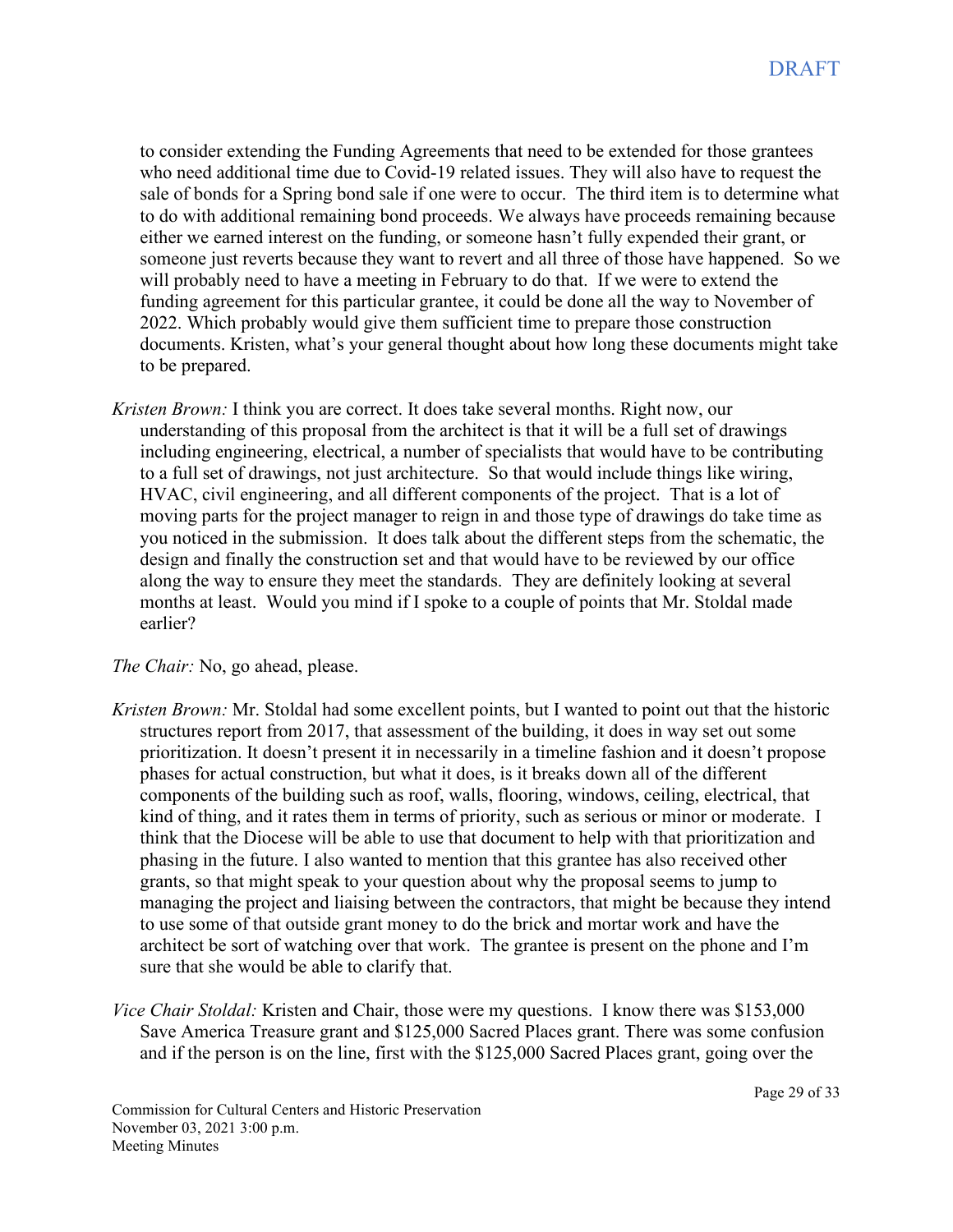minutes, Heidi Swank said it was for bricks and mortar and then someone else said it was for training. Can we clear the \$125,000 up and has that money been spent?

*Carla Cloud:* I have Tia on the line.

*The Chair:* Go ahead and bring her on.

*Tia Mittelstadt:* Hi, this is Tia Mittelstadt and I have to say, I am a volunteer, and I don't know a lot. I have been with the project for a little bit over a year. I have access to all of the other grants. The Sacred Places and the NDF, and the yeah, you know what I am talking about.

*Vice Chair Stoldal:* Yeah, the Park Service, Save America's Treasure's grant.

- *Tia Mittelstadt:* Sorry, this is all so new to me. Anyway, I would have to look at them to tell you the specifics. We had entrusted Nevada Preservation Foundation with this grant management, and they had a turnover in their leadership and our ball got dropped. I am just trying to pick up the pieces. So I don't know the specifics of the grant, I would have to look them up specifically. But nothing has been spent because we have to match both of those grants, so we don't have that money. We were hoping that possibly one of them might allow this money to be a match. When we met with Kristen and Carla a couple of weeks ago, they were not sure if that was possible and so that is something that I have to do some research on to see if they will even allow that. I don't know if that answers your question at all.
- *Vice Chair Stoldal:* Chair, I spent a little bit of time in trying to get to the bottom of it, the Save America Treasures grant for \$153,000 is a one to one match and maybe Kristen you could help me with this. I thought it had to be match within 12-18 months and that was back in 2018. Are these grants still viable to be matched?
- *Tia Mittelstadt*: Yes, I am actually in contact with both of them. One of them, I think is Sacred Places, wants to meet with me. Yes, Sacred Places. I have a meeting set up next with them, and as I said I am so new to this and very green. I don't know what I am doing, and I am trying to figure it out, because this is not my specialty.
- *Vice Chair Stoldal:* I don't think that the Chair or the Commission is criticizing you, that is not the issue. Just trying to get our arms around whether or not these grants, Save America Treasure, both are matching one to one, and would be great if they are still viable. If not then we move on to the next step.

*Tia Mittelstadt:* They are still viable.

*Vice Chair Stoldal:* If you could get that detailed information to staff, I think that would be helpful to have an actual record of that.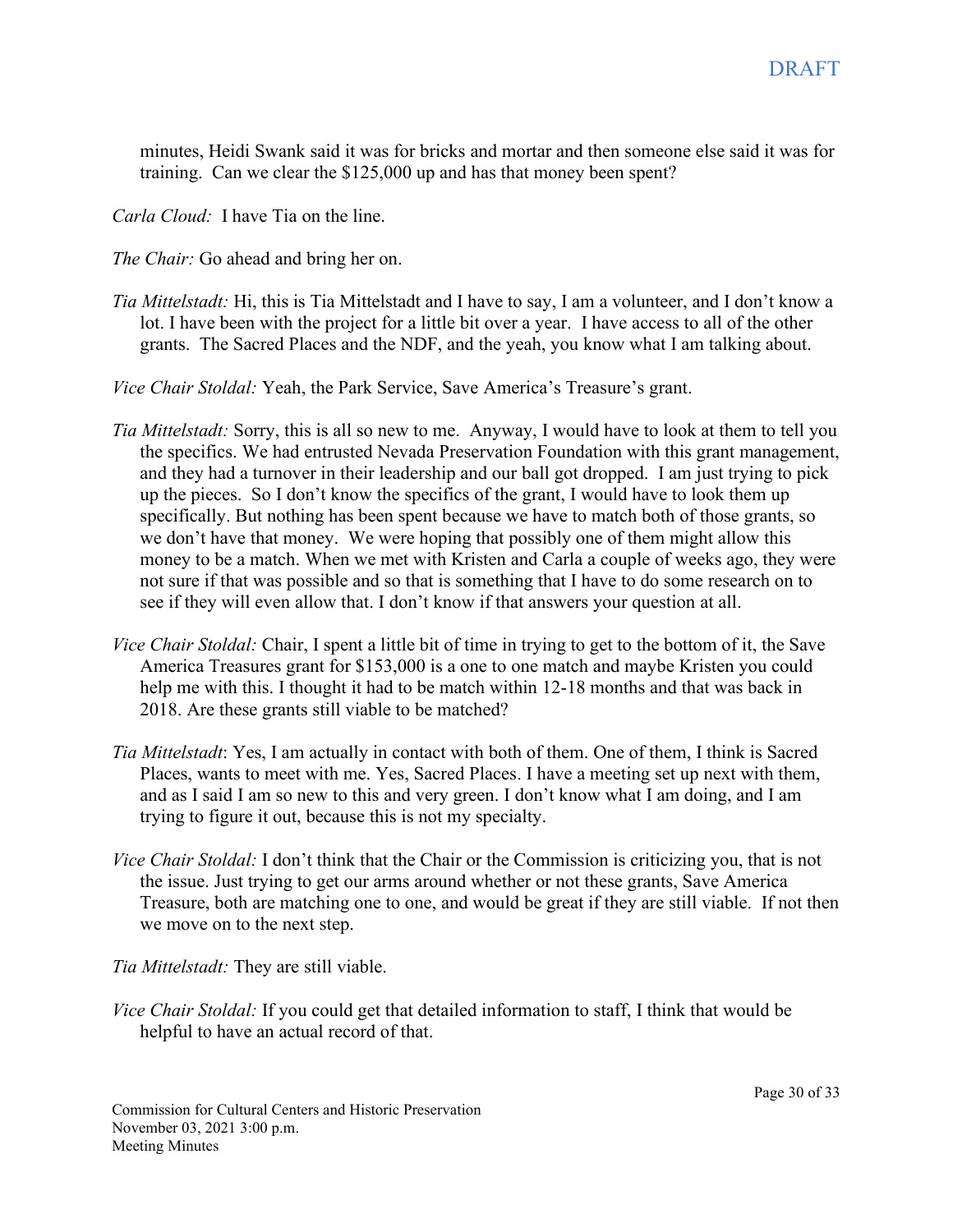*Tia Mittelstadt:* Yes, I can do that.

- *The Chair:* Bob would you put a date in which this needs to be returned to staff by? Either January  $1<sup>st</sup>$  or January  $15<sup>th</sup>$  if we have to meet in February?
- *Commissioner Rappa:* Can I make a quick comment before Commissioner Stoldal puts a date out. I guess it would be to ask staff, I would be more inclined to give them more time especially given the holidays, if we could give them six months? I guess the question is, because we are not giving them any additional money right now, if they could have more time to get their ducks in a row in a way that they feel they could make a good presentation. We really don't have anything to lose, we can still roll that money into the next grant cycle.
- *Vice Chair Stoldal:* What I was trying to do Chair, I was trying to give them some slack on the back side, because it's going to take, I think Kristen said, to produce these documents is going to take several, 6-7 months. So, what I was asking if they could come in with a formal proposal in 60 days. At the end of January, I will ask Rebecca and Kristen, with the holidays, is that a decent amount of time to get a bid in and go through all those things, mechanical, electrical, and all those things to get bids in?
- *Kristen Brown:* Yeah, I believe since the Diocese and the Western Missionary Museum Corporation are already working with an architect and already have been in conversation, I would imagine that since they have kind of the beginnings of a team established, that they could get that. Now it's a different matter if they intend to be going out to request bids for multiple architects, where people are new to the project and don't know the background and aren't familiar with building and might take more time, but I can't speak to that. At our meeting recently, Tia indicated like she just said, she has been in contact with both the Sacred Places and Save America's Treasures granting organizations, and it sounds like they are pretty responsive. Tia, maybe you can correct me if I am wrong, but it sounds like they are reachable by email and phone when they do have questions, so I think that they should be able to obtain some of those answers within a reasonable amount of time.
- *Vice Chair Stoldal:* We still have two major holidays, two or three major holidays. What about the third week in January, Gail, is that still too tight?
- *Commissioner Rappa:* Yeah, I mean I just want to give them as much time. I sympathize with volunteer supervision of this, and I just know that it does factor into how much time can be invested into the process.
- *Vice Chair Stoldal:* I am just going to throw out a motion, the third Monday in January. I don't know what date that is, to get to staff, and then the staff would work with Chair to work out a timeframe for a meeting.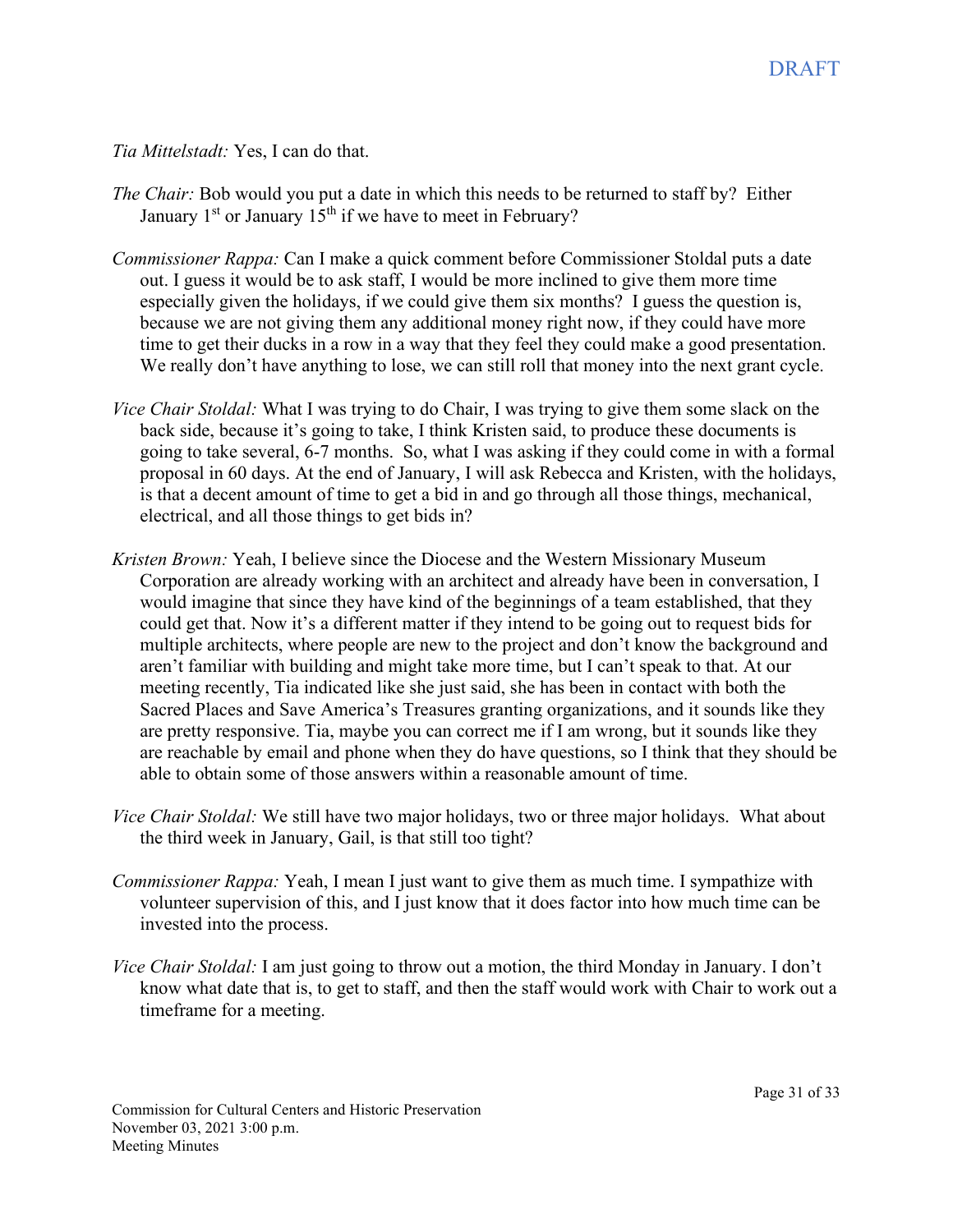- *The Chair:* Yeah, Bob I agree. If they are unable to produce a plan, we're going to be in a situation of having to redirect these funds back and do a fourth redistribution of these dollars to these folks that we just talked to today, and they need time, so sometime before the end of January or the third week of January is okay with me, but I think this project needs to get; I understand they lost their support, for reasons that had nothing to do with their project, of the Preservation Foundation. I am certainly going to be looking to staff to make recommendations whether there is a management structure capable of furthering this project. Which I would like to see furthered, it's a good project. So if you want to put the end of January in there, and we would meet after staff has a chance to review it. Maybe in early February and make some decision.
- *Vice Chair Stoldal:* That would be my motion to include the third Monday in January, or at the call of the Chair.
- *The Chair:* Well, the Chair calls the third Monday. I think we just need to move. We need to decide what we want to do here. We don't want to get into an arbitrage situation. We have a lot of other folks out there who could spend this money pretty quickly if we had to, including the folks that we talked to today. Is there a second to Bob's motion?
- *Commissioner Olmstead:* I second.
- *The Chair*: I have a motion and I have a second. Let me ask if the public has any comment regarding this matter. Now would be the time if you're on the phone, in the room or on Zoom, please indicate to staff and we will make time available.
- *Carla Cloud:* No indication sir.
- *The Chair:* Okay, hearing none. Does the Commission have any questions or discussions on the motion?
- *Commissioner Ortlipp:* Just one quick comment, as it seems from the proposal that some of the funds they have got there is pre-production, some of it is contract administration, which is actually doing construction, so I'm kind of on board with taking my time, because I think a more thought out proposal and giving us that extra information will give us all that extra comfort that we are making the right decision I think. Even if you look at the original proposal of \$165,000 for repair of the roof, 18 months ago, I can tell you from working in construction that's probably more like \$200 - \$210,000. I think getting their ducks in a row, with time being of the essence, a more thought out proposal is going to have a much better chance of success than it does right now.
- *Vice Chair Stoldal:* I'm going to suggest that if there is a timing problem, things don't work out, there is some issues, that they get ahold of staff in time and then work with you to move the meeting later. But I think we're adopting this concept or the idea that the Commission is